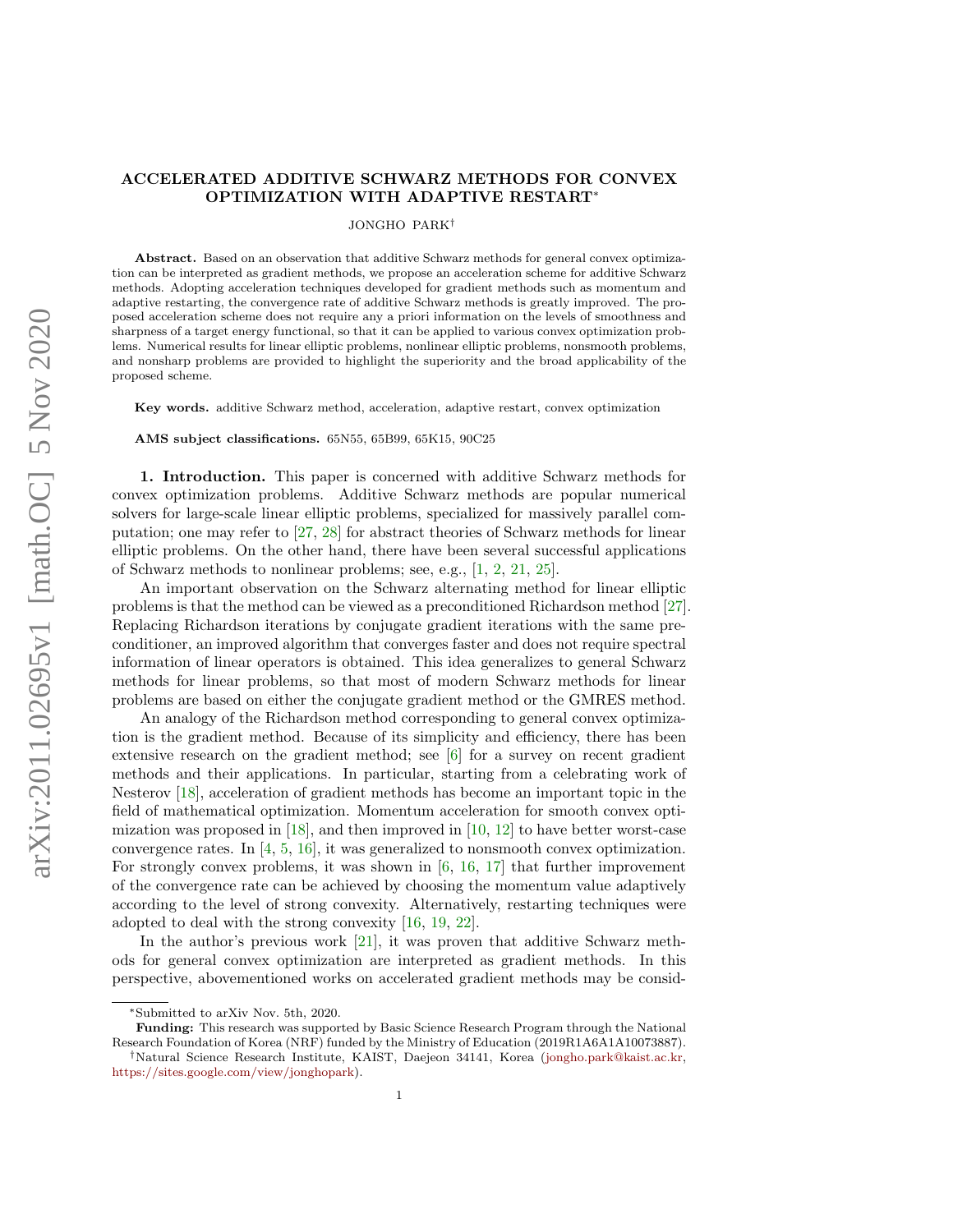ered for the sake of designing novel additive Schwarz methods that converge faster than existing ones. Relevant existing works are [\[13,](#page-16-7) [14\]](#page-16-8), in which accelerated domain decomposition methods for total variation minimization were obtained by FISTA acceleration [\[4\]](#page-16-5). In this paper, we propose an acceleration scheme for additive Schwarz methods for convex optimization. Integrating the plain additive Schwarz method with the Nesterov's momentum [\[18\]](#page-17-4) and the adaptive gradient restart scheme [\[19\]](#page-17-7), an accelerated method is obtained. Differently from other acceleration schemes to deal with the sharpness (see  $(3.1)$  for the definition of the sharpness) of a target functional [\[6,](#page-16-2) [16,](#page-17-5) [22\]](#page-17-8), the adaptive gradient restart scheme proposed in [\[19\]](#page-17-7) does not require any information on the level of sharpness of the functional. Therefore, the proposed scheme is applicable to a very broad range of convex optimization problems. We present applications of the proposed scheme to additive Schwarz methods for nonlinear elliptic problems [\[25\]](#page-17-3), nonsmooth problems [\[1,](#page-16-0) [3,](#page-16-9) [24\]](#page-17-9), and nonsharp problems [\[7,](#page-16-10) [20\]](#page-17-10). For all of those problems, we verify by numerical results that the proposed accelerated additive Schwarz methods outperform their unaccelerated counterparts.

The remainder of this paper is organized as follows. In [section 2,](#page-1-0) we briefly summarize key features of basic additive Schwarz methods for convex optimization. We describe the proposed accelerated additive Schwarz method for convex optimization in [section 3.](#page-3-1) Applications of the proposed method to various convex optimization problems are presented in [section 4.](#page-4-0) We conclude the paper with remarks in [section 5.](#page-16-11)

<span id="page-1-0"></span>2. Additive Schwarz method. In this section, we present a basic additive Schwarz method for the general convex optimization problem

<span id="page-1-1"></span>(2.1) 
$$
\min_{u \in V} \{ E(u) := F(u) + G(u) \},
$$

where V is a reflexive Banach space,  $F: V \to \mathbb{R}$  is a Frechet differentiable convex functional, and  $G: V \to \mathbb{R}$  is a proper, convex, lower semicontinuous functional that is possible nonsmooth. We assume that  $E$  is coercive so that there exists a solution  $u^* \in V$  of  $(2.1)$ .

Let  $V_1, V_2, \ldots$ , and  $V_N$  be reflexive Banach spaces. In what follows, an index k runs from 1 to N. We assume that there exist a bounded linear operator  $R_k^*$ :  $V_k \to V$ such that

<span id="page-1-2"></span>
$$
(2.2)\t\t\t V = \sum_{k=1}^{N} R_k^* V_k
$$

and its adjoint  $R_k: V \to V_k$  is surjective. Under the space decomposition [\(2.2\),](#page-1-2) an additive Schwarz method for [\(2.1\)](#page-1-1) with exact local solvers is given as [Algorithm 2.1.](#page-2-0) For more general setting that allows inexact local solvers, see [\[21\]](#page-17-2).

As a special case of [Algorithm 2.1,](#page-2-0) we consider the case of linear elliptic problems. Suppose temporarily that  $V, V_k$  are Hilbert spaces and that the energy functional  $E$ in  $(2.1)$  is given by

(2.3) 
$$
F(u) = \frac{1}{2} \langle Au, u \rangle - \langle f, u \rangle, \quad G(u) = 0,
$$

where  $A: V \to V$  is a continuous and symmetric positive definite linear operator and  $f \in V$ . We define the local stiffness operator  $A_k: V_k \to V_k$  by

<span id="page-1-3"></span>
$$
\langle A_k u_k, v_k \rangle = \langle A R_k^* u_k, R_k^* v_k \rangle, \quad u_k, v_k \in V_k.
$$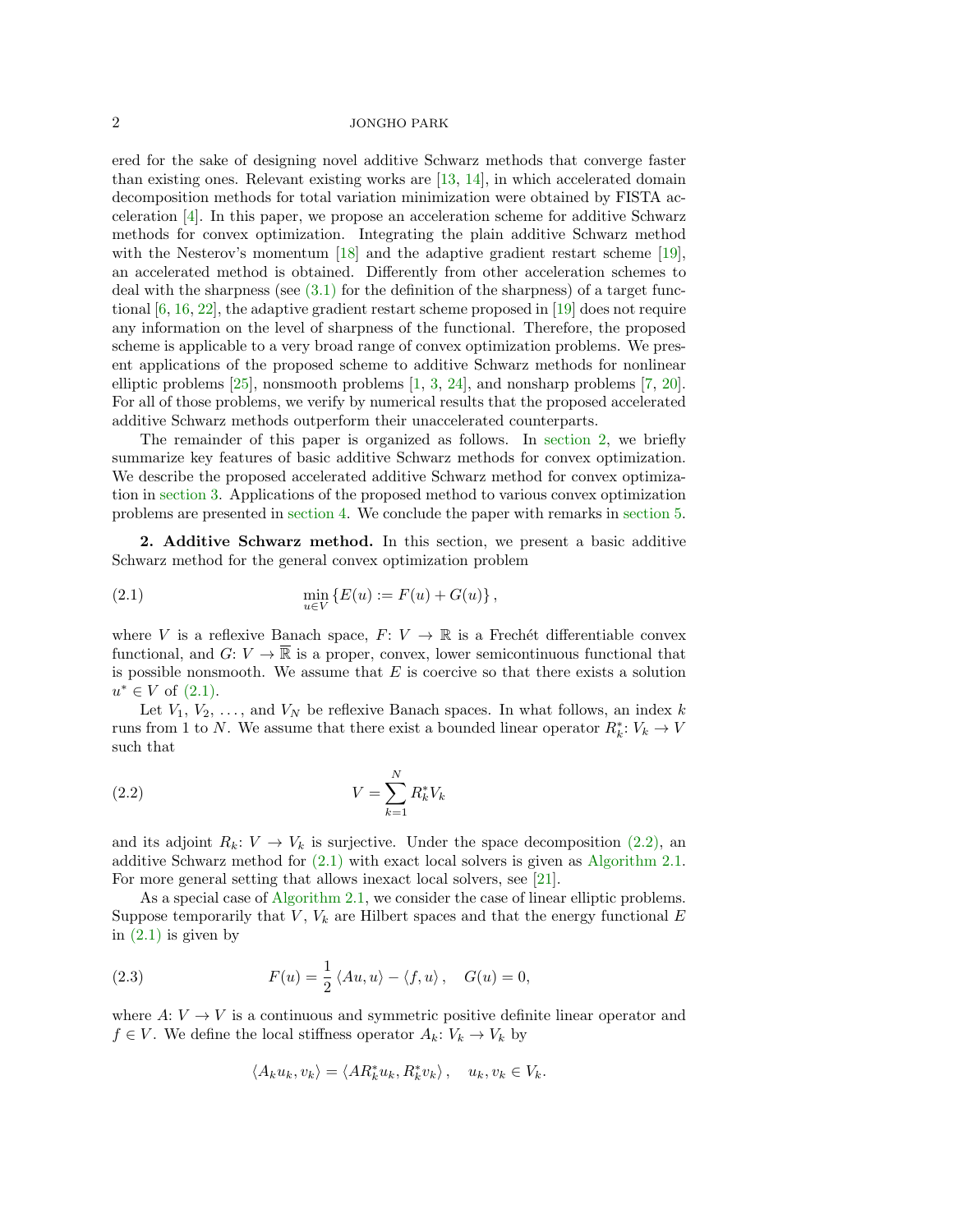<span id="page-2-0"></span>Algorithm 2.1 Additive Schwarz method for [\(2.1\)](#page-1-1)

Let  $u^{(0)} \in \text{dom } G$  and  $\tau > 0$ . for  $n = 0, 1, 2, ...$  do  $w_k^{(n+1)} \in \argmin_{w_k \in V_k}$  $E(u^{(n)} + R_k^* w_k), \quad 1 \le k \le N$  $u^{(n+1)} = u^{(n)} + \tau \sum_{n=1}^{N}$  $k=1$  $R_k^* w_k^{(n+1)}$ k end for

Then it is straightforward to show that (see, e.g.,  $[21, \text{ section } 4.1]$  $[21, \text{ section } 4.1]$ ) [Algorithm 2.1](#page-2-0) for  $(2.3)$  can be rewritten as

<span id="page-2-1"></span>(2.4a) 
$$
u^{(n+1)} = u^{(n)} - \tau M^{-1} (Au^{(n)} - f), \quad n \ge 0,
$$

or equivalently,

(2.4b)

$$
u^{(n+1)} = \underset{u \in V}{\arg\min} \left\{ F(u^{(n)}) + \langle F'(u^{(n)}), u - u^{(n)} \rangle + \frac{1}{2\tau} \langle M(u - u^{(n)}), u - u^{(n)} \rangle \right\}, \quad n \ge 0,
$$

where  $M: V \to V$  is the additive Schwarz preconditioner given by

(2.5) 
$$
M = \left(\sum_{k=1}^{N} R_k^* A_k^{-1} R_k\right)^{-1}
$$

[Equation \(2.4\)](#page-2-1) implies that [Algorithm 2.1](#page-2-0) for [\(2.3\)](#page-1-3) is the Richardson method for the preconditioned system

<span id="page-2-5"></span><span id="page-2-2"></span>.

(2.6) 
$$
M^{-1}Au = M^{-1}f.
$$

Therefore, by applying the conjugate gradient method to [\(2.6\)](#page-2-2) instead of the Richardson method, we can obtain a more improved algorithm than [Algorithm 2.1.](#page-2-0) For a theoretical comparison of the conjugate gradient method with the Richardson method, one may refer to [\[27,](#page-17-0) Appendix C].

In  $[21, \text{ Lemma } 4.5]$  $[21, \text{ Lemma } 4.5]$ , it was observed that  $(2.4)$  can be generalized to additive Schwarz methods for the general convex optimization  $(2.1)$ . A rigorous statement is presented in the following proposition.

<span id="page-2-4"></span>PROPOSITION 2.1 (generalized additive Schwarz lemma). Let  $\{u^{(n)}\}$  be the sequence generated by [Algorithm](#page-2-0) 2.1. Then it satisfies

<span id="page-2-3"></span>
$$
(2.7) \t u^{(n+1)} \in \underset{u \in V}{\arg \min} \left\{ F(u^{(n)}) + \langle F'(u^{(n)}), u - u^{(n)} \rangle + M_\tau(u, u^{(n)}) \right\}, \quad n \ge 0,
$$

where the functional  $M_\tau: V \times V \to \overline{\mathbb{R}}$  is given by

$$
M_{\tau}(u, v) = \tau \inf \left\{ \sum_{k=1}^{N} ((D_{F}(v + R_{k}^{*} w_{k}, v) + G(v + R_{k}^{*} w_{k})) : u - v = \tau \sum_{k=1}^{N} R_{k}^{*} w_{k}, w_{k} \in V_{k} \right\}
$$
  
+  $(1 - \tau N) G(v), u, v \in V,$ 

and  $D_F: V \times V \to \mathbb{R}$  is the Bregman distance of F defined by

$$
D_F(u, v) = F(u) - F(v) - \langle F'(v), u - v \rangle, \quad u, v \in V.
$$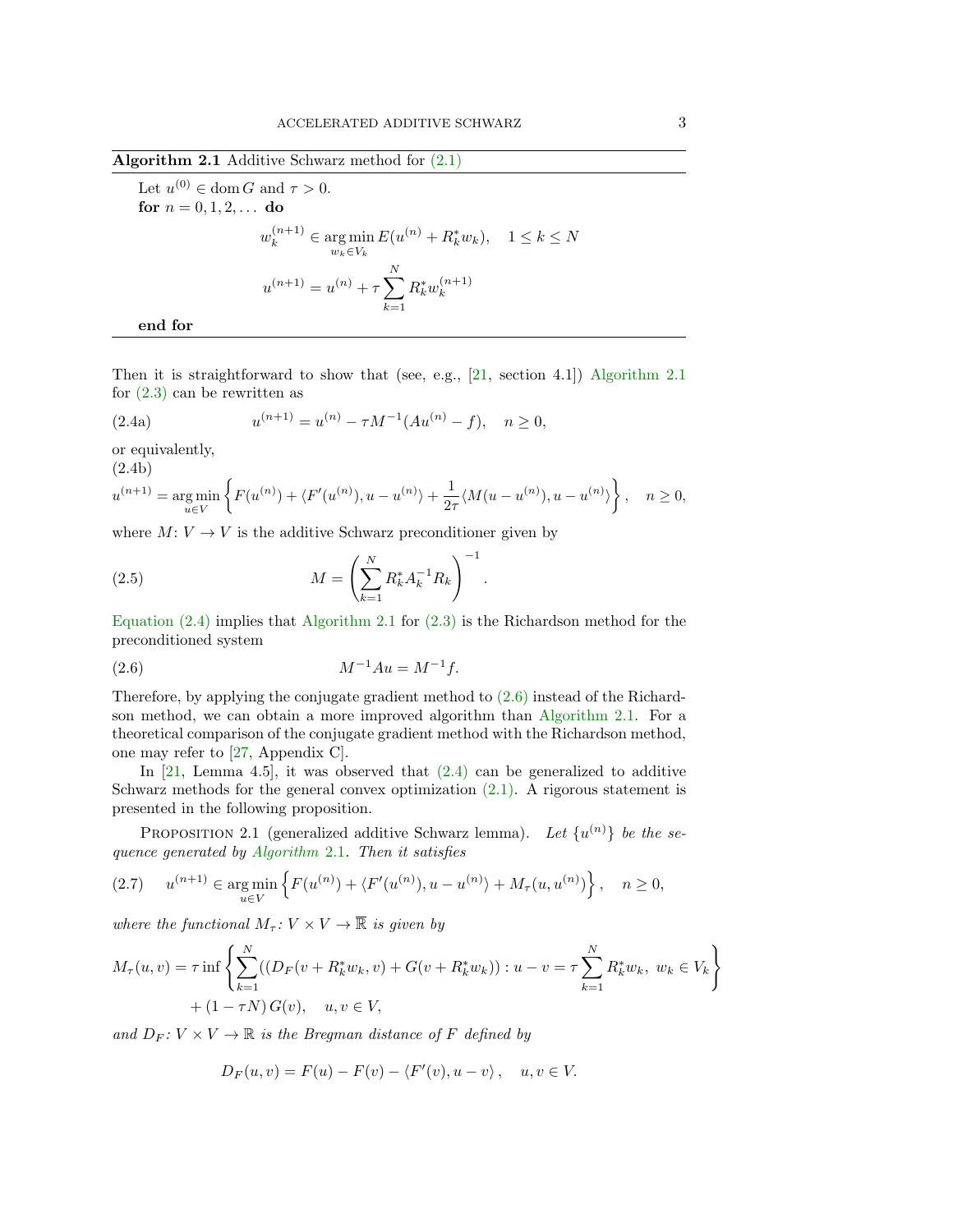It is clear that  $(2.7)$  reduces to  $(2.4)$  in the case of  $(2.3)$ . [Proposition 2.1](#page-2-4) means that [Algorithm 2.1](#page-2-0) is an instance of nonlinear gradient methods for  $(2.1)$ ; see [\[26\]](#page-17-11) for a recent survey on nonlinear gradient methods of the form [\(2.7\).](#page-2-3) In [\[21\]](#page-17-2), an abstract convergence theory of additive Schwarz methods that generalizes [\[27,](#page-17-0) Chapter 2] was developed using [Proposition 2.1](#page-2-4) and the convergence theory of nonlinear gradient methods.

<span id="page-3-1"></span>3. Acceleration schemes. First, we review existing acceleration schemes for gradient methods for  $(2.1)$ . We recall that the energy functional E is said to be sharp if there exists a constant  $p > 1$  such that for any bounded and convex subset K of V satisfying  $u^* \in K$ , we have

(3.1) 
$$
\frac{\mu_K}{p} \|u - u^*\|^p \le E(u) - E(u^*), \quad u \in K,
$$

for some  $\mu_K > 0$ .

As a fundamental example of gradient methods, we consider the forward-backward splitting method  $[4, 9]$  $[4, 9]$  $[4, 9]$ , also known as the composite gradient method  $[16]$ . In  $(2.1)$ , assume that  $F'$  is Lipschitz continuous with modulus  $L$ , i.e., it satisfies

<span id="page-3-0"></span>
$$
F(u) \le F(v) + \langle F'(v), u - v \rangle + \frac{L}{2} ||u - v||^2, \quad u, v \in V.
$$

The forward-backward splitting method for [\(2.1\)](#page-1-1) is presented in [Algorithm 3.1.](#page-3-2)

# <span id="page-3-2"></span>**Algorithm 3.1** Forward-backward splitting for  $(2.1)$

Let 
$$
u^{(0)} \in \text{dom } G
$$
 and  $\tau \in (0, 1/L]$ .  
\nfor  $n = 0, 1, 2, ...$  do\n
$$
u^{(n+1)} \in \underset{u \in V}{\text{arg min}} \left\{ F(u^{(n)}) + \langle F'(u^{(n)}), u - u^{(n)} \rangle + \frac{1}{2\tau} ||u - u^{(n)}||^2 + G(u) \right\}
$$
\nend for

It is well-known that the worst-case energy error of [Algorithm 3.1](#page-3-2) decays with the rate  $O(1/n)$  [\[4,](#page-16-5) [16\]](#page-17-5). If the energy functional E is sharp, then an improved error bound can be obtained [\[21,](#page-17-2) [22\]](#page-17-8). In particular, under the assumptions that  $E$  is strongly convex, i.e., when it satisfies  $(3.1)$  with  $p = 2$ , [Algorithm 3.1](#page-3-2) converges linearly.

[Algorithm 3.1](#page-3-2) can be accelerated by adding momentum. At each step of the algorithm, we set

$$
v^{(n+1)} = u^{(n+1)} + \beta_n(u^{(n+1)} - u^{(n)})
$$

for some suitably chosen  $\beta_n > 0$ , and then apply the forward-backward splitting to  $v^{(n)}$  instead of  $u^{(n)}$  in the next step. Such an acceleration scheme was first proposed by Nesterov [\[18\]](#page-17-4) for smooth convex optimization  $(G = 0$  in  $(2.1)$ ), and then generalized to the nonsmooth case in [\[4\]](#page-16-5). Among several variants of the momentum technique [\[4,](#page-16-5) [5,](#page-16-6) [16\]](#page-17-5) for [\(2.1\),](#page-1-1) we present FISTA [\[4\]](#page-16-5) in [Algorithm 3.2.](#page-4-1)

It was shown in [\[4,](#page-16-5) Theorem 4.4] that [Algorithm 3.2](#page-4-1) enjoys the  $O(1/n^2)$  convergence rate, which is faster than [Algorithm 3.1.](#page-3-2) This rate is optimal for smooth convex optimization in the sense that there exists a smooth convex functional such that any first-order method for minimizing the functional must satisfy an  $O(1/n^2)$  lower bound of the energy error; see, e.g., [\[6,](#page-16-2) Theorem 4.3]. However, when the energy functional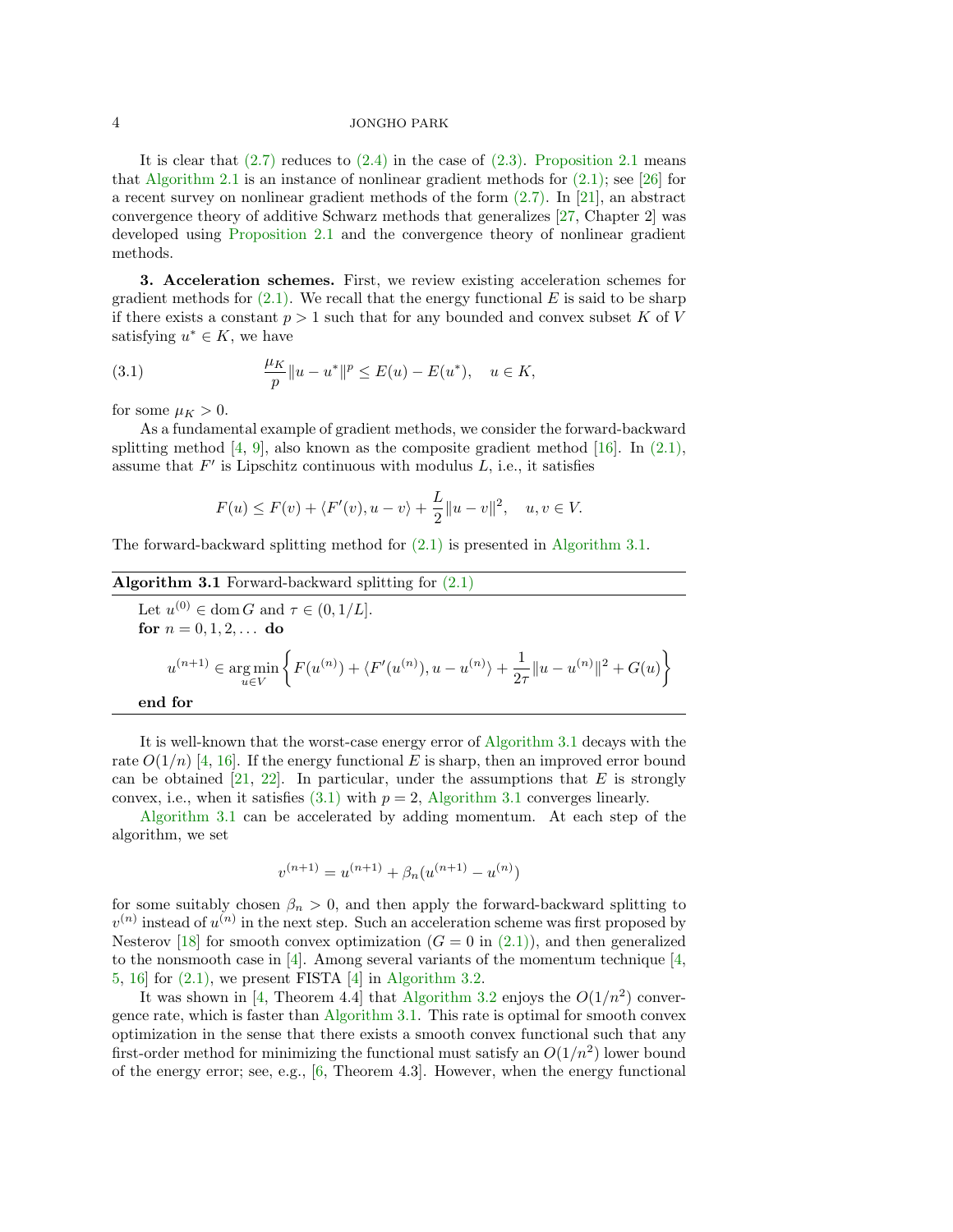<span id="page-4-1"></span>Algorithm  $3.2$  FISTA for  $(2.1)$ Let  $u^{(0)} = v^{(0)} \in \text{dom } G, \tau \in (0, 1/L], \text{ and } t_0 = 1.$ for  $n = 0, 1, 2, ...$  do  $u^{(n+1)} \in \argmin_{u \in V}$  $\Big\{ F(v^{(n)}) + \langle F'(v^{(n)}), u - v^{(n)} \rangle + \frac{1}{2} \Big\}$  $\frac{1}{2\tau} \|u - v^{(n)}\|^2 + G(u)$  $t_{n+1} = \frac{1 + \sqrt{1 + 4t_n^2}}{2}$  $\frac{1+4t_n^2}{2}, \quad \beta_n = \frac{t_n-1}{t_{n+1}}$  $t_{n+1}$  $v^{(n+1)} = u^{(n+1)} + \beta_n(u^{(n+1)} - u^{(n)})$ 

end for

 $E$  is sharp, [Algorithm 3.2](#page-4-1) is not enough to guarantee the optimal convergence rate; the momentum parameter  $\beta_n$  must be chosen according to the sharpness information of E. In  $[6, 16]$  $[6, 16]$  $[6, 16]$ , momentum techniques suitable for the strongly convex case were considered. Alternatively, the optimal rate can be achieved by restarting [Algo](#page-4-1)[rithm 3.2](#page-4-1) appropriately; we reset the momentum parameters as  $t_{n+1} = 1$  and  $\beta_n = 0$ whenever the iterates of the algorithm meet some criterion. A restarting technique for the strongly convex objective functional was considered in [\[16\]](#page-17-5), and then it was generalized to the general sharp case in [\[22\]](#page-17-8). All of the abovementioned approaches to deal with the sharp case share a common drawback that they require explicit values for the sharpness information p and  $\mu_K$  in [\(3.1\).](#page-3-0) Since a priori sharpness information of the energy functional is not available in general, such a drawback is crucial in practice. In [\[19\]](#page-17-7), adaptive restarting techniques were proposed which are heuristic but very effective acceleration schemes. Although they do not require any information on the sharpness of the energy functional, it was numerically verified that their performances are as good as the abovementioned methods. [Algorithm 3.3](#page-5-0) presents the gradient adaptive restart scheme proposed in [\[19\]](#page-17-7), applied to [Algorithm 3.2.](#page-4-1)

Now, we are ready to propose an accelerated additive Schwarz method for  $(2.1)$ . Combining the additive Schwarz method and the adaptive restarting technique presented in [Algorithms 2.1](#page-2-0) and [3.3,](#page-5-0) respectively, we obtain an accelerated version of [Algorithm 2.1;](#page-2-0) see [Algorithm 3.4.](#page-5-1)

The major part of each iteration of [Algorithm 3.4](#page-5-1) is to solve local minimization problems on  $V_k$ ; the computation cost for momentum parameters  $t_n$  and  $\beta_n$  is clearly marginal. Therefore, the main computational effort of [Algorithm 3.4](#page-5-1) is the same as the one of [Algorithm 2.1.](#page-2-0) In addition, inheriting the advantage of [Algorithm 3.3,](#page-5-0) the proposed method does not require any prior information on the levels of smoothness and sharpness of the energy functional E. Choosing the step size  $\tau$  of [Algorithm 3.4](#page-5-1) usually depends on a domain decomposition setting but not on the energy functional. For example, in the usual one- and two-level overlapping domain decomposition set-tings for a two-dimensional domain (see [Figure 1\(](#page-6-0)c)), one may set  $\tau = 1/4$  and 1/5, respectively, since the subdomains can be colored with 4 colors; see [\[21,](#page-17-2) Section 5.1] for details.

<span id="page-4-0"></span>4. Numerical experiments. In this section, we present applications of [Algo](#page-5-1)[rithm 3.4](#page-5-1) to various nonlinear problems appearing in science and engineering that can be represented in the form  $(2.1)$ . In particular, we conducted numerical ex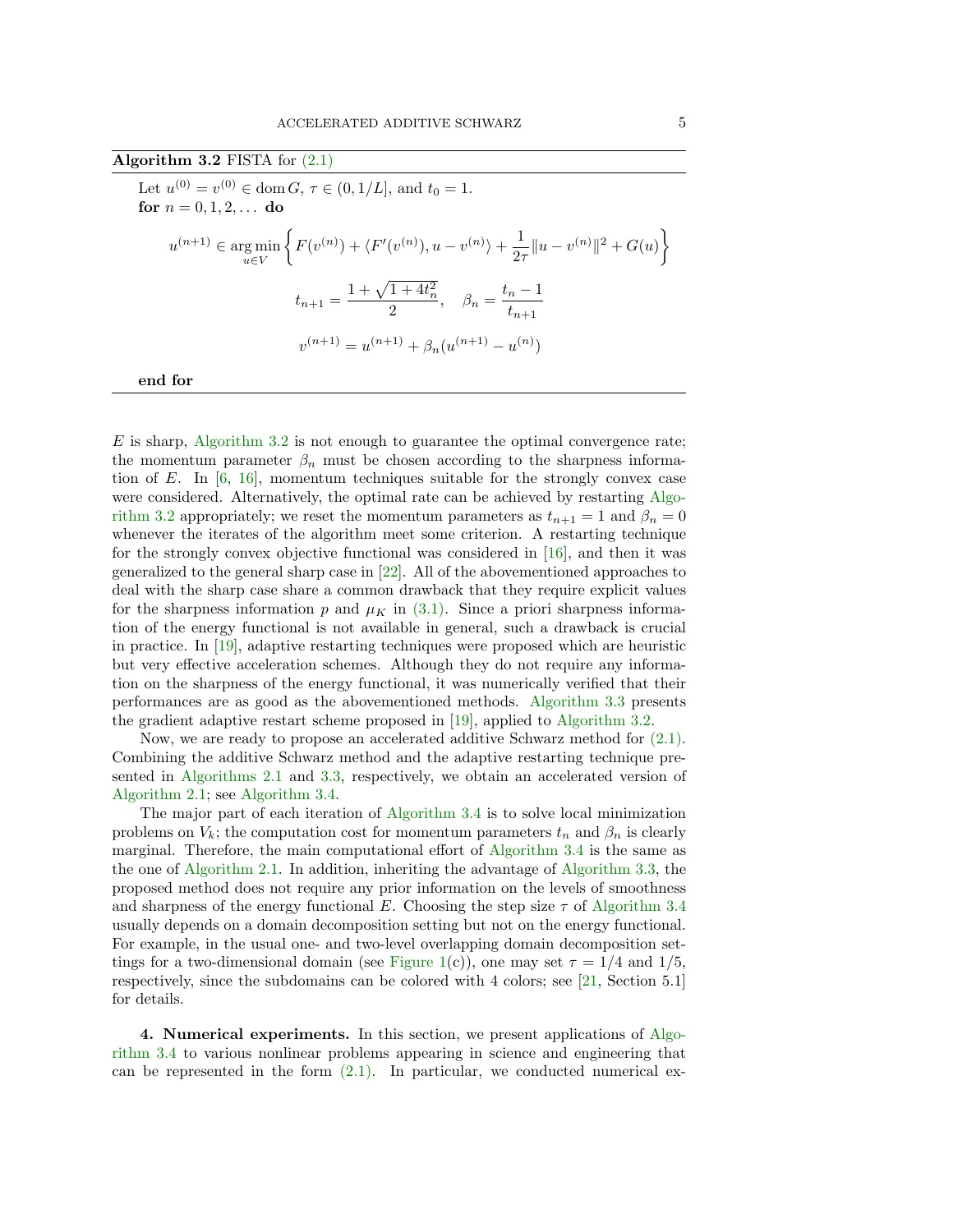<span id="page-5-0"></span>Algorithm 3.3 FISTA with adaptive restart for  $(2.1)$ 

Let  $u^{(0)} = v^{(0)} \in \text{dom } G, \tau \in (0, 1/L], \text{ and } t_0 = 1.$ for  $n = 0, 1, 2, ...$  do

$$
u^{(n+1)} = \underset{u \in V}{\arg \min} \left\{ F(v^{(n)}) + \langle F'(v^{(n)}), u - v^{(n)} \rangle + \frac{1}{2\tau} ||u - v^{(n)}||^2 + G(u) \right\}
$$
  
if  $\langle v^{(n)} - u^{(n+1)}, u^{(n+1)} - u^{(n)} \rangle > 0$  then

$$
t_{n+1} = 1, \quad \beta_n = 0
$$

else

$$
t_{n+1} = \frac{1 + \sqrt{1 + 4t_n^2}}{2}, \quad \beta_n = \frac{t_n - 1}{t_{n+1}}
$$

end if

$$
v^{(n+1)} = u^{(n+1)} + \beta_n(u^{(n+1)} - u^{(n)})
$$

end for

<span id="page-5-1"></span>Algorithm 3.4 Accelerated additive Schwarz method for [\(2.1\)](#page-1-1)

Let 
$$
u^{(0)} = v^{(0)} \in \text{dom } G, \tau > 0
$$
, and  $t_0 = 1$ .  
\nfor  $n = 0, 1, 2, ...$  do  
\n
$$
w_k^{(n+1)} \in \underset{w_k \in V_k}{\arg \min} E(v^{(n)} + R_k^* w_k), \quad 1 \le k \le N
$$
\n
$$
u^{(n+1)} = v^{(n)} + \tau \sum_{k=1}^N R_k^* w_k^{(n+1)}
$$
\nif  $\langle v^{(n)} - u^{(n+1)}, u^{(n+1)} - u^{(n)} \rangle > 0$  then  
\n $t_{n+1} = 1, \quad \beta_n = 0$ 

else

$$
t_{n+1} = \frac{1 + \sqrt{1 + 4t_n^2}}{2}, \quad \beta_n = \frac{t_n - 1}{t_{n+1}}
$$

end if

$$
v^{(n+1)} = u^{(n+1)} + \beta_n(u^{(n+1)} - u^{(n)})
$$

end for

periments on nonlinear elliptic problem, obstacle problem, and dual total variation minimization. For all the problems, we claim that the proposed method has a superior convergence property compared to the unaccelerated one. All computations presented in this section were performed on a computer cluster equipped with Intel Xeon SP-6148 CPUs (2.4GHz, 20C) and the operating system CentOS 7.4 64bit.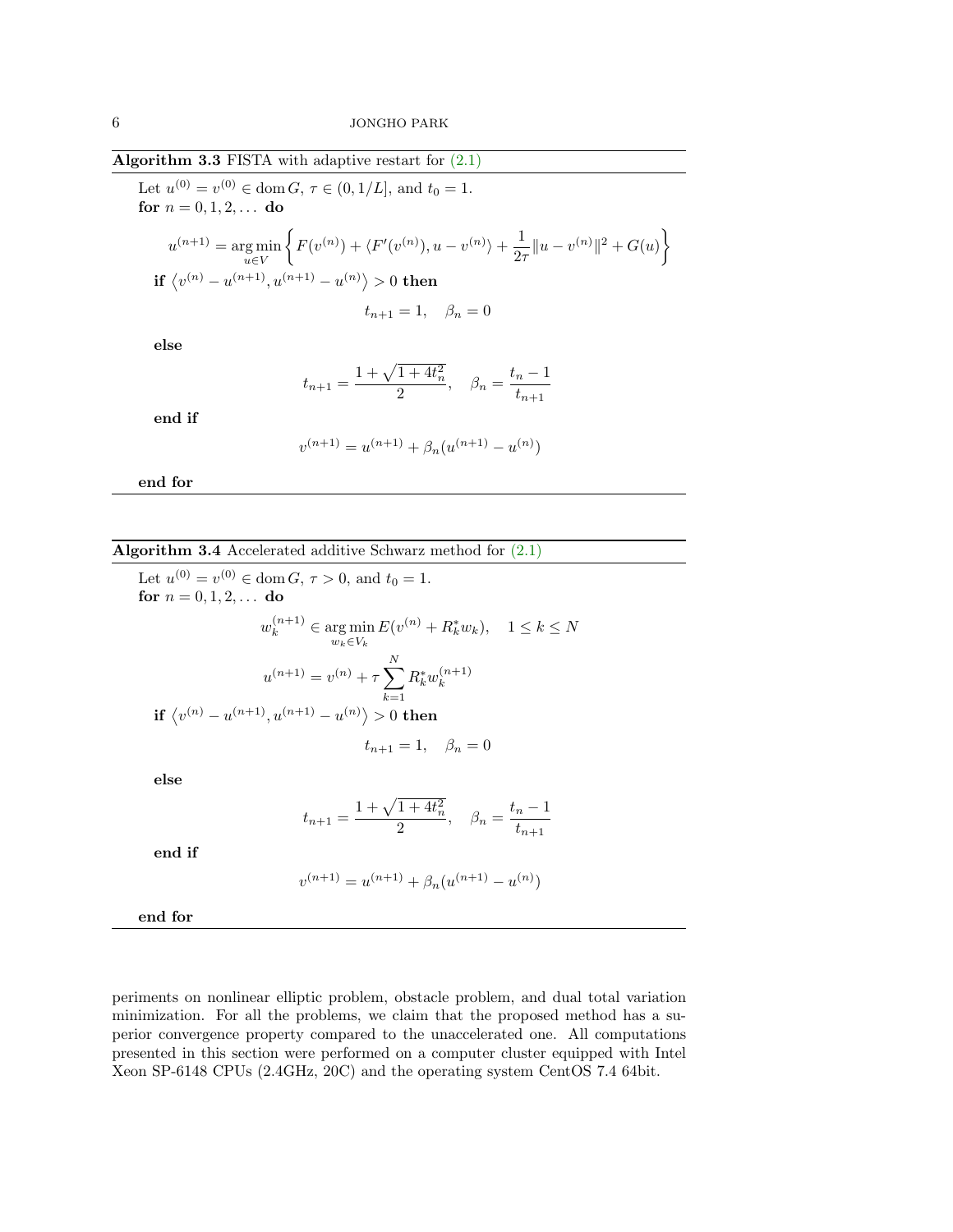<span id="page-6-0"></span>

Fig. 1: Domain decomposition setting when  $h = 1/2^4$ ,  $H = 1/2^2$ , and  $\delta = h$ : (a) nonoverlapping domain decomposition  $\{\Omega_k\}_{k=1}^{\mathcal{N}}$ , (b) coarse triangulation  $\mathcal{T}_H$ , (c) overlapping domain decomposition  $\{\Omega_k'\}_{k=1}^{\mathcal{N}}$ .

<span id="page-6-4"></span>4.1. Nonlinear elliptic problem. First, we present an application of the proposed method to the following model s-Laplace equation:

<span id="page-6-1"></span>(4.1) 
$$
-\operatorname{div} \left( |\nabla u|^{s-2} \nabla u \right) = f \quad \text{in } \Omega, u = 0 \quad \text{on } \partial \Omega,
$$

where  $s > 1$  and  $f \in L^{\frac{s}{s-1}}(\Omega)$ . We note that Schwarz methods for the problem  $(4.1)$ were considered in [\[25\]](#page-17-3). It is well-known that (see [\[8\]](#page-16-13) for instance) a unique solution of [\(4.1\)](#page-6-1) solves the following minimization problem:

<span id="page-6-2"></span>(4.2) 
$$
\min_{u \in W_0^{1,s}(\Omega)} \left\{ \frac{1}{s} \int_{\Omega} |\nabla u|^s \, dx - \int_{\Omega} fu \, dx \right\}.
$$

In the following, we set  $\Omega = [0,1]^2 \subset \mathbb{R}^2$ . We decompose the domain  $\Omega$  into  $\mathcal{N} = N \times N$  square subdomains  $\{\Omega_k\}_{k=1}^{\mathcal{N}}$  in which each subdomain has the sidelength  $H = 1/N$ . Each subdomain  $\Omega_k$ ,  $1 \leq k \leq N$ , is partitioned into  $2 \times H/h \times H/h$ uniform triangles to form a global triangulation  $\mathcal{T}_h$  of  $\Omega$ . Similarly, we partition each  $\Omega_k$  into two uniform triangles and let  $\mathcal{T}_H$  be a coarse triangulation of  $\Omega$  consisting of such triangles. Overlapping subdomains  $\{\Omega_k'\}_{k=1}^{\mathcal{N}}$  are constructed in a way that  $\Omega_k'$ is a union of  $\Omega_k$  and its surrounding layers of fine elements in  $\mathcal{T}_h$  with the width  $\delta$ such that  $0 < \delta < H/2$ . [Figure 1](#page-6-0) illustrates the domain decomposition of  $\Omega$  explained above.

Let  $S_h(\Omega)$  and  $S_H(\Omega)$  be the  $\mathcal{P}_1$ -Lagrangian finite element spaces on  $\mathcal{T}_h$  and  $\mathcal{T}_H$  with the homogeneous essential boundary condition, respectively. A conforming approximation of  $(4.2)$  using  $S_h(\Omega) \subset W_0^{1,s}(\Omega)$  is written as

(4.3) 
$$
\min_{u \in S_h(\Omega)} \left\{ \frac{1}{s} \int_{\Omega} |\nabla u|^s \, dx - \int_{\Omega} f u \, dx \right\}.
$$

The discretized problem  $(4.3)$  can be represented in the form of  $(2.1)$  with

<span id="page-6-3"></span>
$$
V = S_h(\Omega), \quad F(u) = \frac{1}{s} \int_{\Omega} |\nabla u|^s \, dx - \int_{\Omega} fu \, dx, \quad G(u) = 0.
$$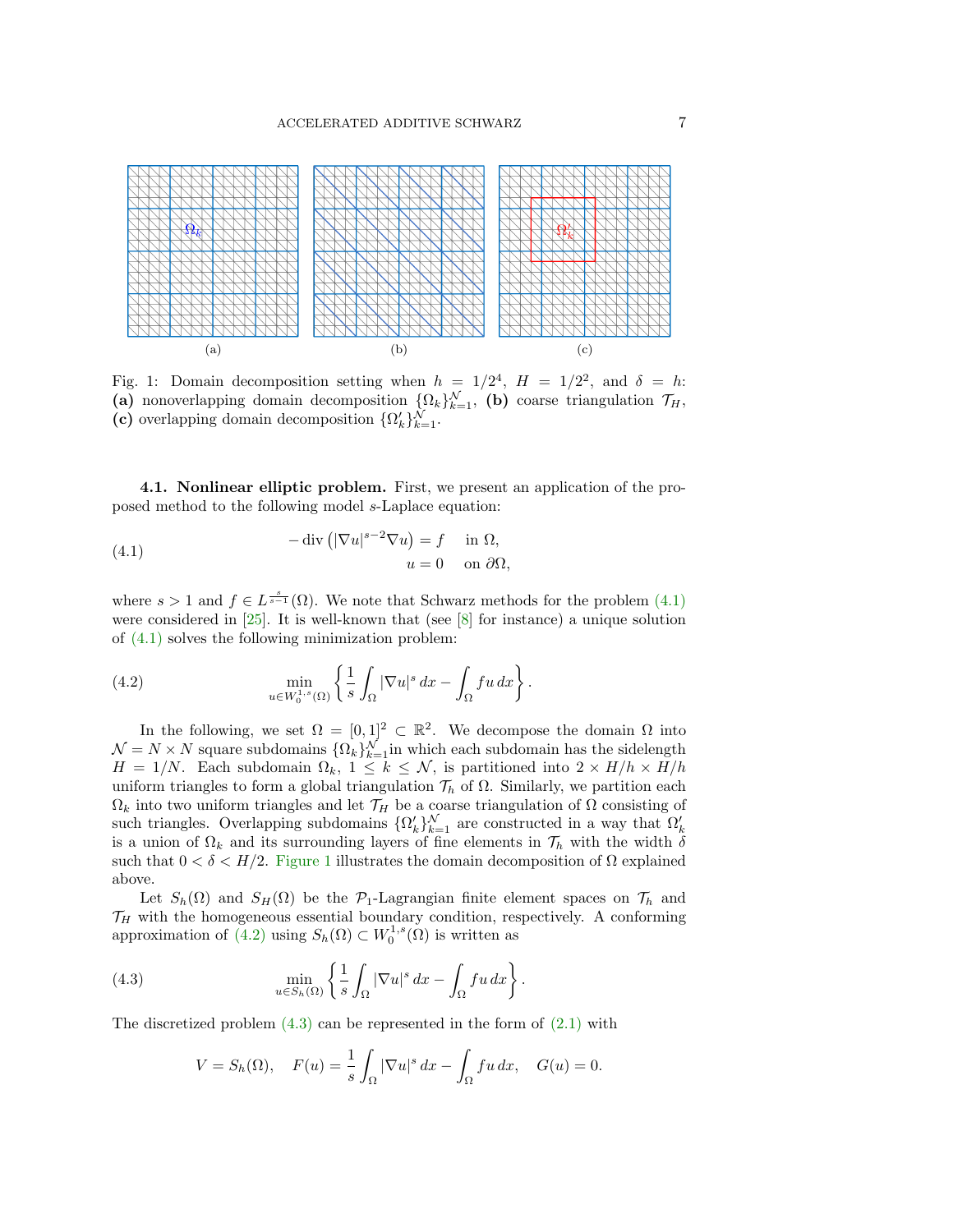One can show that F satisfies the sharpness condition [\(3.1\)](#page-3-0) with  $p = s$  and  $p = 2$ when  $s > 2$  and  $1 < s < 2$ , respectively [\[8\]](#page-16-13).

If we set

$$
V_k = S_h(\Omega_k'), \quad 1 \le k \le \mathcal{N},
$$

and take  $R_k^*$ :  $V_k \to V$  as the natural extension operator, then it clearly satisfies the space decomposition assumption [\(2.2\),](#page-1-2) where  $S_h(\Omega'_k)$  is the  $\mathcal{P}_1$ -Lagrangian finite element space on the  $\mathcal{T}_h$ -elements in  $\Omega'_k$  with the homogeneous essential boundary condition. For the two-level setting, we set

<span id="page-7-0"></span>
$$
V_0 = S_H(\Omega)
$$

so that

(4.4) 
$$
V = R_0^* V_0 + \sum_{k=1}^N R_k^* V_k,
$$

where  $R_0^*$ :  $V_0 \to V$  is the natural interpolation operator. Under the space decompositions [\(2.2\)](#page-1-2) and [\(4.4\),](#page-7-0) convergence of the unaccelerated additive Schwarz method for  $(4.3)$  is guaranteed by the following proposition [\[21,](#page-17-2) Theorem 6.1].

<span id="page-7-1"></span>PROPOSITION 4.1. In [Algorithm](#page-2-0) 2.1 for [\(4.3\)](#page-6-3), if  $E(u^{(0)}) - E(u^*)$  is small enough, then there exists a positive constant C independent of h, H, and  $\delta$  such that

$$
E(u^{(n)}) - E(u^*) \le C \frac{1 + 1/\delta^q}{(n+1)^{\frac{p(q-1)}{p-q}}}
$$

for the one-level domain decomposition [\(2.2\)](#page-1-2) with  $\tau \leq 1/4$  and

$$
E(u^{(n)}) - E(u^*) \le C \frac{1 + (H/\delta)^q}{(n+1)^{\frac{p(q-1)}{p-q}}}
$$

for the two-level domain decomposition [\(4.4\)](#page-7-0) with  $\tau \leq 1/5$ , where

<span id="page-7-2"></span>
$$
p = s, q = 2
$$
 if  $s > 2$ ,  
\n $p = 2, q = s$  if  $1 < s < 2$ .

Now, we present numerical results of the proposed method applied to  $(4.3)$  with  $s = 4$  and  $f = 1$ . For all experiments, we set the initial guess as  $u^{(0)} = 0$ . Local problems on  $V_k$ ,  $1 \leq k \leq \mathcal{N}$ , and coarse problems on  $V_0$  were solved by [Algorithm 3.3](#page-5-0) equipped with the backtracking strategy proposed in [\[4\]](#page-16-5) using the stop criteria

(4.5) 
$$
h^2 \|w_k^{(n+1)} - w_k^{(n)}\|_{\ell^2}^2 < 10^{-20}
$$

and

<span id="page-7-3"></span>(4.6) 
$$
H^2 \|w_0^{(n+1)} - w_0^{(n)}\|_{\ell^2}^2 < 10^{-20}
$$

respectively, where  $\|\cdot\|_{\ell^2}$  denotes the  $\ell^2$ -norm of degrees of freedom. The step size  $\tau$ in [Algorithms 2.1](#page-2-0) and [3.4](#page-5-1) was chosen as  $\tau = 1/4$  for the one-level decomposition [\(2.2\)](#page-1-2) and  $\tau = 1/5$  for the two-level decomposition [\(4.4\).](#page-7-0) A reference solution  $u^* \in V$  was computed by  $10^5$  iterations of [Algorithm 3.3](#page-5-0) for the full-dimension problem  $(4.3)$ .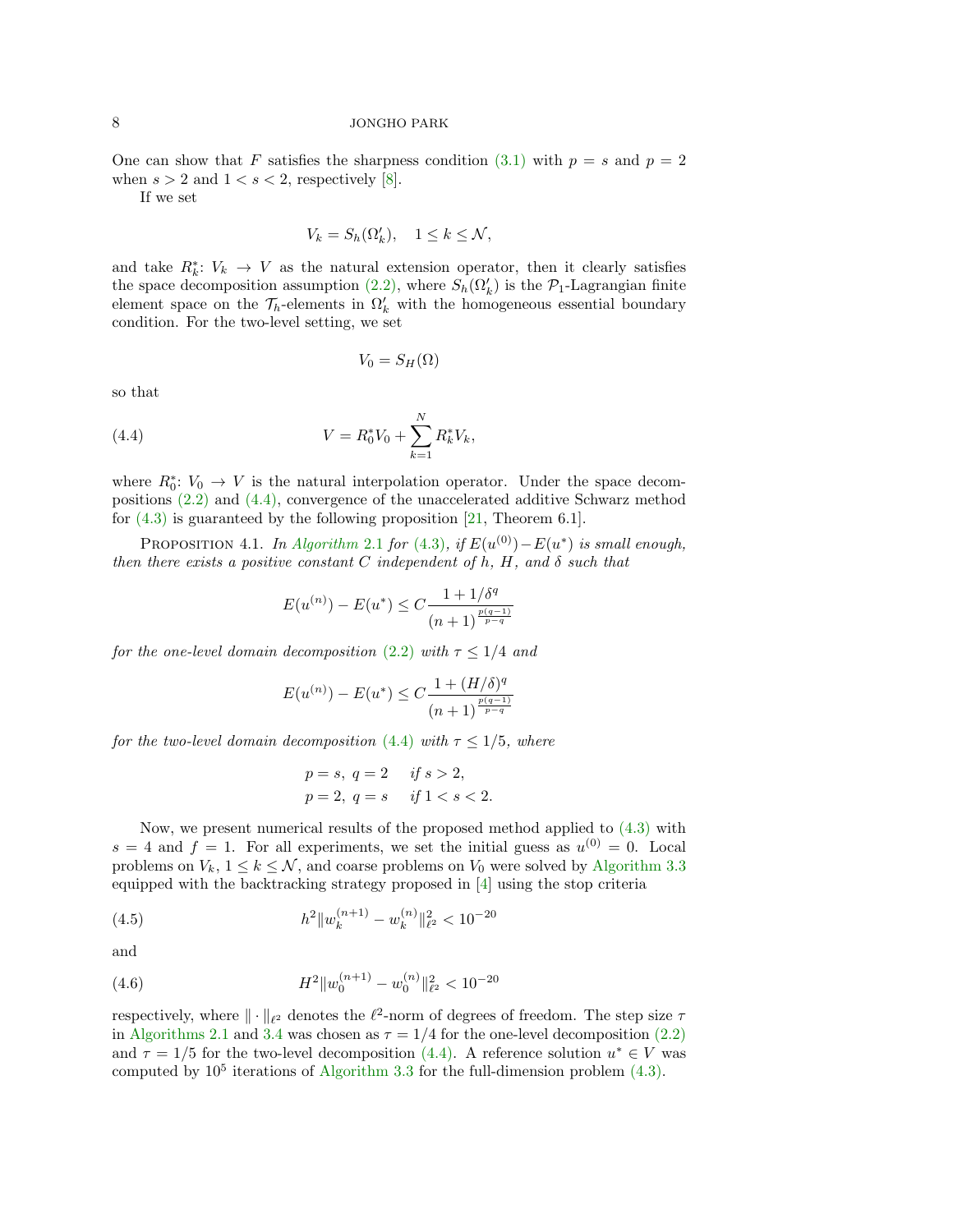<span id="page-8-0"></span>

<span id="page-8-1"></span>Fig. 2: Decay of the energy error  $E(u^{(n)}) - E(u^*)$  in additive Schwarz methods for the s-Laplacian problem [\(4.3\)](#page-6-3)  $(h = 1/2^6, H = 1/2^3, \delta = 4h)$ . ORI and ADA denote the unaccelerated [\(Algorithm 2.1\)](#page-2-0) and accelerated [\(Algorithm 3.4\)](#page-5-1) methods, respectively.

| H/h            | Н                  | h         | $\#$ iter |
|----------------|--------------------|-----------|-----------|
| $2^2$          | $1/2^2$            | $1/2^4$   | 20        |
|                | $1/2^3$            | $1/2^5$   | 21        |
|                | $1/2^4$            | $1/2^6$   | 20        |
| 23             | $1/\overline{2^2}$ | $1/2^{5}$ | 21        |
|                | $1/2^3$            | $1/2^6$   | 22        |
|                | $1/2^4$            | $1/2^7$   | 22        |
| 2 <sup>4</sup> | $1/\overline{2^2}$ | $1/2^{6}$ | 26        |
|                | $1/2^3$            | $1/2^7$   | 26        |
|                | $1/2^4$            | $1/2^8$   | 25        |

Table 1: Number of iterations of [Algorithm 3.4](#page-5-1) for the s-Laplacian problem [\(4.3\)](#page-6-3) to meet the condition [\(4.7\).](#page-9-0)

In order to highlight the efficiency of the proposed method for  $(4.3)$ , we compare the energy decay of the unaccelerated and accelerated methods. [Figure 2](#page-8-0) plots the energy error  $E(u^{(n)}) - E(u^*)$  of [Algorithms 2.1](#page-2-0) and [3.4](#page-5-1) when  $h = 1/2^6$ ,  $H = 1/2^3$ , and  $\delta = 4h$ . For both of the cases one-level and two-level domain decomposition settings, the proposed method shows faster convergence to the energy minimum compared to the unaccelerated method. Since the main computational costs of [Algorithms 2.1](#page-2-0) and [3.4](#page-5-1) are the same, we can say that the proposed method is superior to the conventional method in the sense of both convergence rate and computational cost.

[Proposition 4.1](#page-7-1) implies that [Algorithm 2.1](#page-2-0) is scalable in the sense that its convergence rate depends only on the size of local problems  $H/h$  whenever  $\delta/h$  is fixed. That is, when each subdomain is assigned to a single processor, [Algorithm 2.1](#page-2-0) can solve a problem of the larger size with the same amount of time if more parallel processors can be utilized simultaneously. Since the proposed method showed superior convergence results compared to [Algorithm 2.1](#page-2-0) in the above numerical experiments, one can readily expect that it is also scalable. In the following, we verify the scalability of [Algorithm 3.4](#page-5-1) by numerical experiments.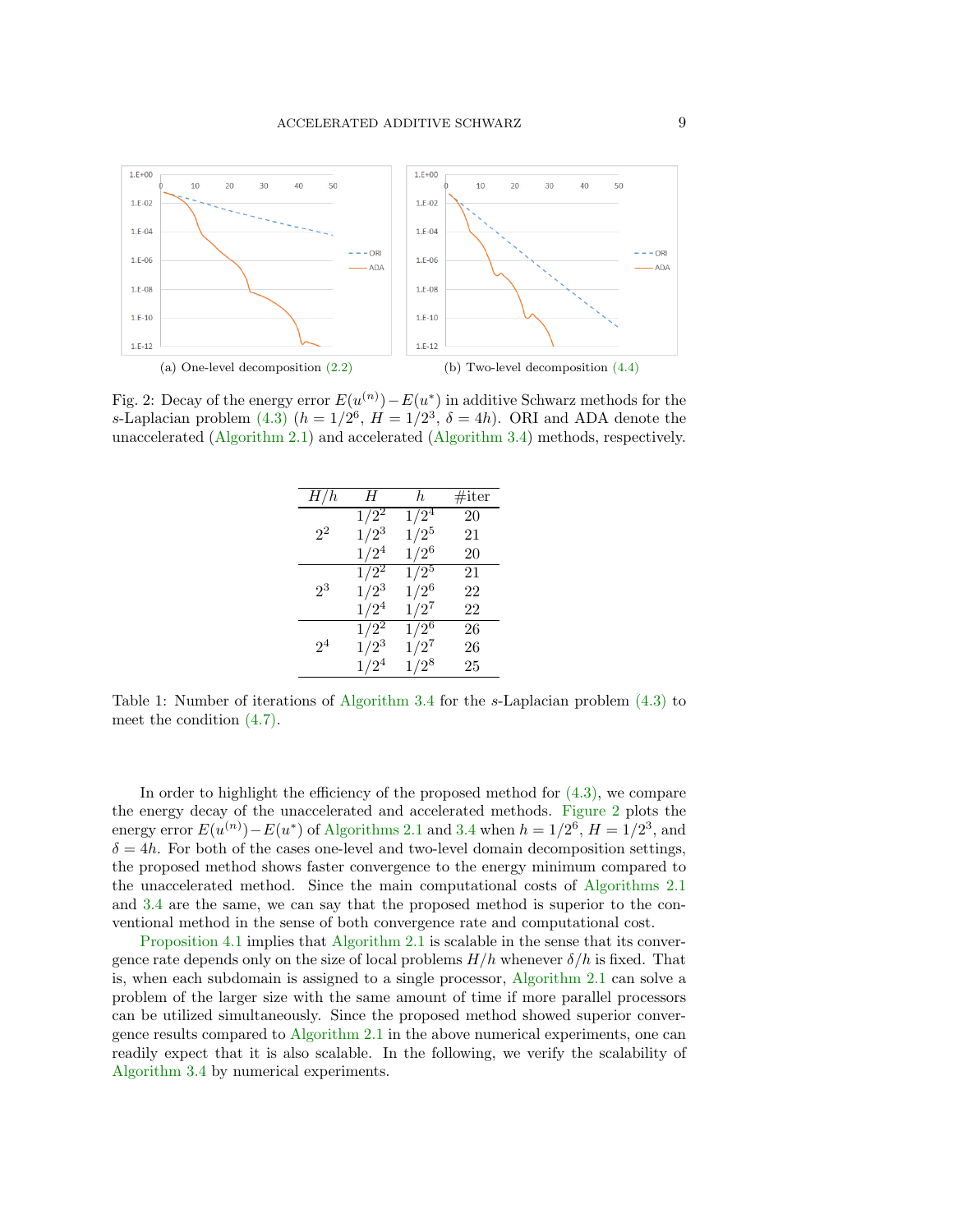<span id="page-9-1"></span>

Fig. 3: Decay of the energy error  $E(u^{(n)}) - E(u^*)$  in [Algorithm 3.4](#page-5-1) for the s-Laplacian problem [\(4.3\)](#page-6-3) when  $H/h$  and  $\delta/h$  are fixed. The case of the element sidelength h and the subdomain sidelength H is denoted by  $(\log_{1/2} h, \log_{1/2} H)$ .

[Figure 3](#page-9-1) displays the energy decay of [Algorithm 3.4](#page-5-1) for [\(4.3\)](#page-6-3) when  $H/h$  and  $\delta/h$ are fixed. One can observe that the convergence rate of [Algorithm 3.4](#page-5-1) remains almost the same when both h and H decrease keeping their ratio  $H/h$  constant. In addition, as shown in [Table 1,](#page-8-1) the numbers of iterations to satisfy the stop condition

<span id="page-9-0"></span>(4.7) 
$$
E(u^{(n)}) - E(u^*) < 10^{-8}
$$

for various H and h are uniformly bounded for a fixed value of  $H/h$ . It shows the numerical scalability of [Algorithm 3.4.](#page-5-1)

4.2. Obstacle problem. Next, we apply the proposed method to the following model variational inequality: find  $u \in K$  such that

(4.8) 
$$
\int_{\Omega} \nabla u \cdot \nabla (v - u) \, dx \geq 0 \quad \forall v \in K,
$$

where K is a nonempty convex subset of  $H_0^1(\Omega)$  defined in terms of obstacle functions  $g_L, g_U \in L^{\infty}(\Omega)$ :

<span id="page-9-3"></span><span id="page-9-2"></span>
$$
K = \left\{ u \in H_0^1(\Omega) : g_L \le u \le g_U \text{ a.e. in } \Omega \right\}.
$$

Several Schwarz methods for obstacle problems of the form [\(4.8\)](#page-9-2) were proposed in, e.g.,  $[1, 3, 24]$  $[1, 3, 24]$  $[1, 3, 24]$  $[1, 3, 24]$  $[1, 3, 24]$ . One can readily show that the variational inequality  $(4.8)$  is equivalent to the following minimization problem:

(4.9) 
$$
\min_{u \in K} \frac{1}{2} \int_{\Omega} |\nabla u|^2 dx.
$$

Let  $\Omega = [0, 1]^2 \subset \mathbb{R}^2$ . We again use the discretization and domain decomposition settings introduced in [subsection 4.1.](#page-6-4) That is, we consider a conforming discretization of [\(4.9\)](#page-9-3) on the continuous and piecewise linear finite element space  $S_h(\Omega)$ . One more thing to do is to define an appropriate discretization  $K_h$  of the set K; we simply set

$$
K_h = \{ u \in S_h(\Omega) : I_h g_L \le u \le I_h g_U \},
$$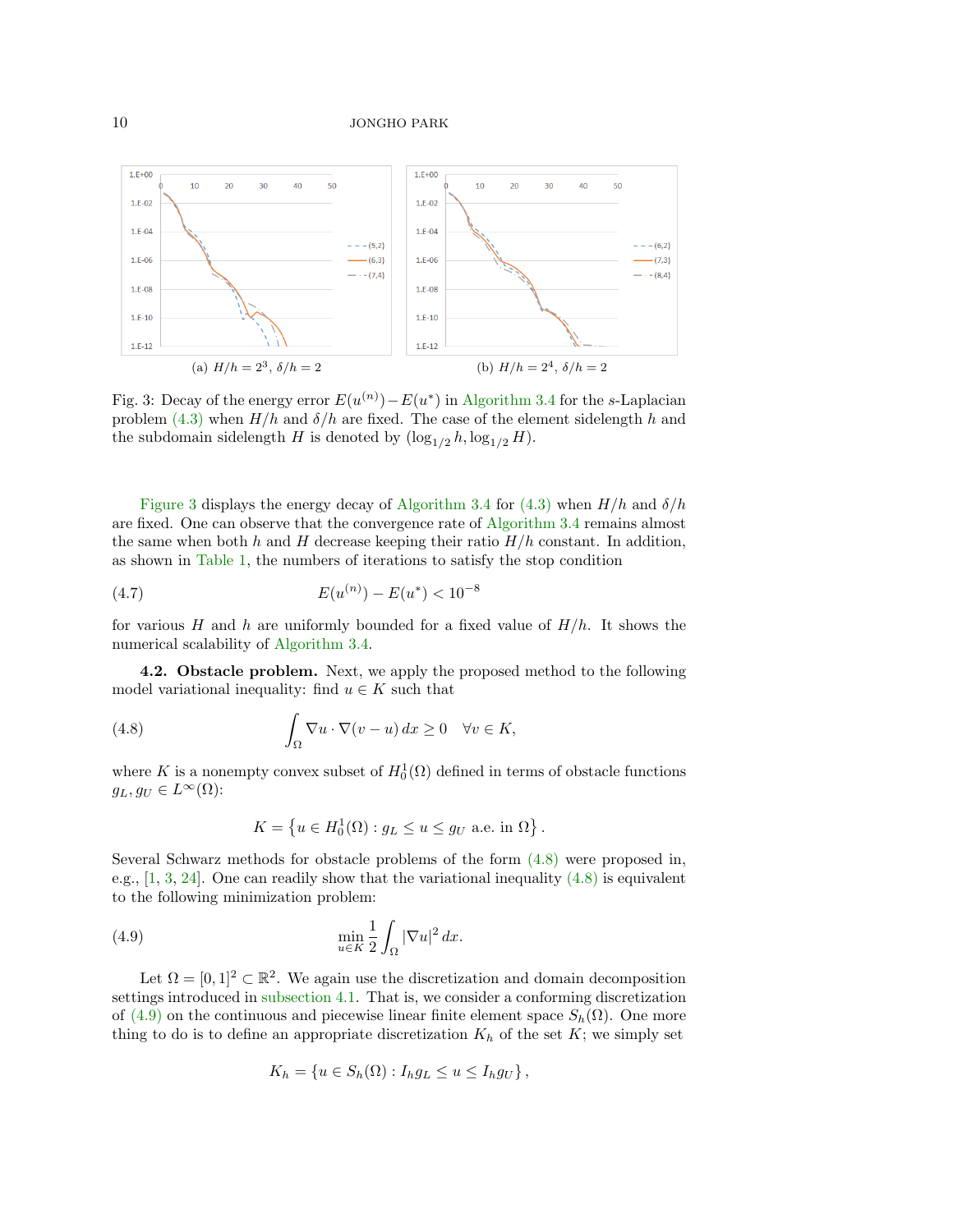where  $I_h$  is the nodal interpolation operator onto  $S_h(\Omega)$ . Finally, the resulting discretization of  $(4.9)$  is written as

(4.10) 
$$
\min_{u \in K_h} \frac{1}{2} \int_{\Omega} |\nabla u|^2 dx.
$$

One may regard the constrained problem  $(4.10)$  as a nonsmooth unconstrained optimization problem. More precisely, the discrete problem  $(4.10)$  is an instance of  $(2.1)$ with

<span id="page-10-2"></span><span id="page-10-0"></span>
$$
V = S_h(\Omega), \quad F(u) = \frac{1}{2} \int_{\Omega} |\nabla u|^2 dx, \quad G(u) = \chi_{K_h}(u),
$$

where  $\chi_{K_h}: V \to \overline{\mathbb{R}}$  is the characteristic function of  $K_h$ :

(4.11) 
$$
\chi_{K_h}(u) = \begin{cases} 0 & \text{if } u \in K_h, \\ \infty & \text{if } u \notin K_h. \end{cases}
$$

Clearly, F satisfies the sharpness condition  $(3.1)$  with  $p = 2$ . Under the domain decomposition settings  $(2.2)$  and  $(4.4)$ , the following convergence theorem for [Algo](#page-2-0)[rithm 2.1](#page-2-0) was presented in [\[21,](#page-17-2) Theorem 6.3].

<span id="page-10-1"></span>PROPOSITION 4.2. In [Algorithm](#page-2-0) 2.1 for  $(4.10)$ , there exists a positive constant C independent of h,  $H$ , and  $\delta$  such that

$$
E(u^{(n)}) - E(u^*) \le \left(1 - \frac{1}{2} \min\left\{\tau, \frac{C}{1 + 1/\delta^2}\right\}\right)^n (E(u^{(0)}) - E(u^*))
$$

for the one-level domain decomposition [\(2.2\)](#page-1-2) with  $\tau \leq 1/4$  and

$$
E(u^{(n)}) - E(u^*) \le \left(1 - \frac{1}{2} \min\left\{\tau, \frac{C}{(1 + \log(H/h)) (1 + (H/\delta)^2)}\right\}\right)^n (E(u^{(0)}) - E(u^*))
$$

for the two-level domain decomposition [\(4.4\)](#page-7-0) with  $\tau \leq 1/5$ .

For numerical experiments for the problem  $(4.10)$ , we set the obstacle functions  $g_L$  and  $g_U$  by

$$
g_L(x,y) = \begin{cases} 1 & \text{if } \left(x - \frac{1}{2}\right)^2 + \left(y - \frac{1}{2}\right)^2 \le \frac{1}{16^2}, \\ 0 & \text{otherwise,} \end{cases}
$$

and

$$
g_U(x,y) = \begin{cases} 0 & \text{if } \left(x - \frac{1}{4}\right)^2 + \left(y - \frac{1}{4}\right)^2 \le \frac{1}{16^2}, \\ 1 & \text{otherwise,} \end{cases}
$$

respectively. The initial guess was chosen as  $u^{(0)} = I_h g_L$  in order to make the condition  $u^{(0)} \in \text{dom } G$  in [Algorithms 2.1](#page-2-0) and [3.4](#page-5-1) holds. Local problems on  $V_k$ ,  $1 \leq k \leq \mathcal{N}$ , were solved by [Algorithm 3.3](#page-5-0) accompanied with backtracking [\[4\]](#page-16-5) with the stop criterion  $(4.5)$ , while coarse problems on  $V_0$  were solved by the nonlinear Gauss–Seidel method introduced in [\[3,](#page-16-9) section 5] with the stop criterion [\(4.6\).](#page-7-3) The step size  $\tau$  in [Algorithms 2.1](#page-2-0) and [3.4](#page-5-1) was chosen in the same way as in [subsection 4.1.](#page-6-4)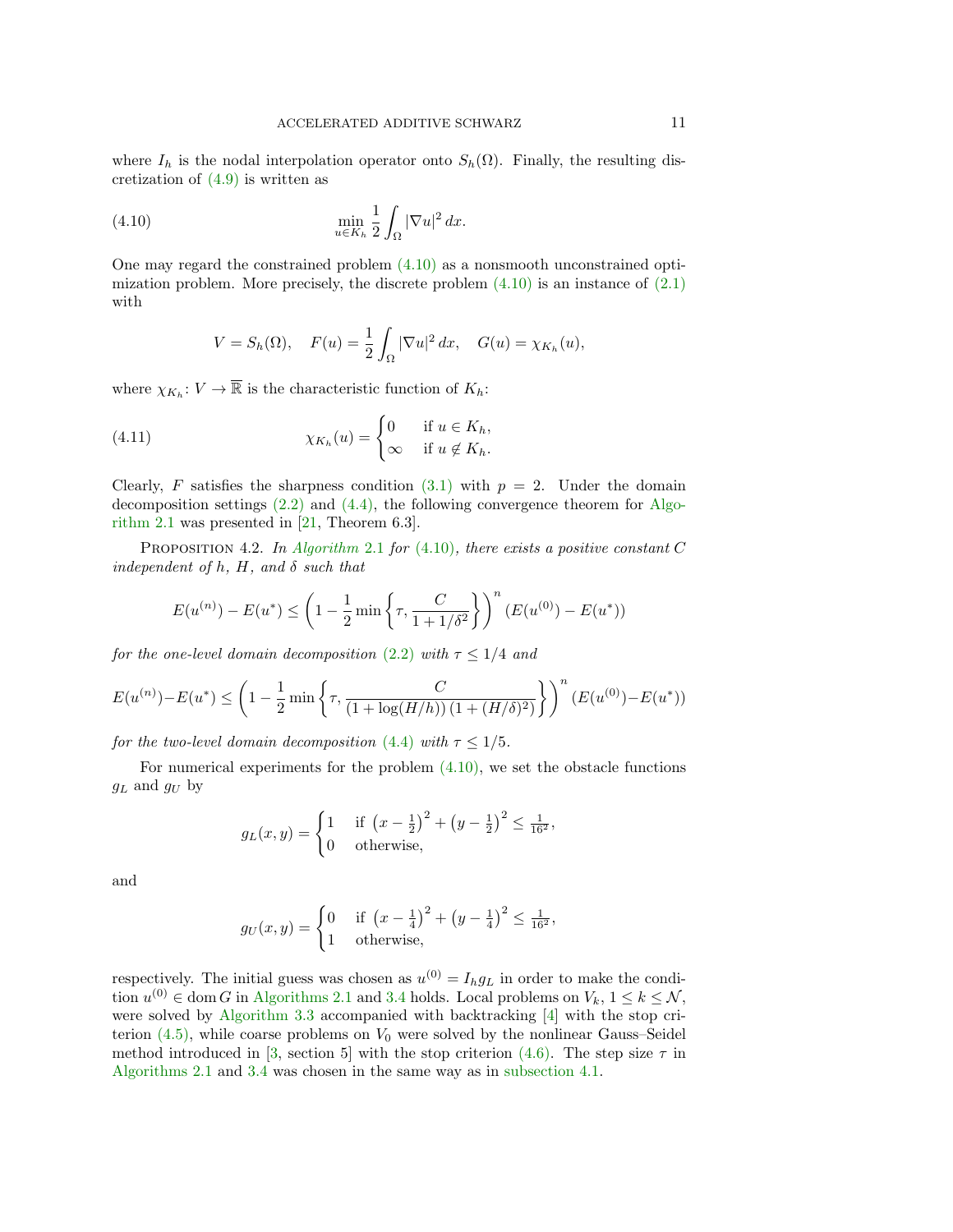<span id="page-11-0"></span>

Fig. 4: Decay of the energy error  $E(u^{(n)}) - E(u^*)$  in additive Schwarz methods for the obstacle problem [\(4.10\)](#page-10-0)  $(h = 1/2^6, H = 1/2^3, \delta = 4h)$ . ORI and ADA denote the unaccelerated [\(Algorithm 2.1\)](#page-2-0) and accelerated [\(Algorithm 3.4\)](#page-5-1) methods, respectively.

<span id="page-11-1"></span>

Fig. 5: Decay of the energy error  $E(u^{(n)}) - E(u^*)$  in [Algorithm 3.4](#page-5-1) for the obstacle problem [\(4.10\)](#page-10-0) when  $H/h$  and  $\delta/h$  are fixed. The case of the element sidelength h and the subdomain sidelength H is denoted by  $(\log_{1/2} h, \log_{1/2} H)$ .

In [Figure 4,](#page-11-0) we present the energy error  $E(u^{(n)}) - E(u^*)$  of [Algorithms 2.1](#page-2-0) and [3.4](#page-5-1) for  $(4.10)$  with respect to the number of iterations n, where a reference solution  $u^* \in V$  was obtained by  $10^5$  iterations of [Algorithm 3.3](#page-5-0) applied to the full-dimension problem. It is observed that the convergence rate [Algorithm 3.4](#page-5-1) is faster than the one of [Algorithm 2.1](#page-2-0) for both one-level and two-level cases. Therefore, we conclude that the proposed method is superior to the unaccelerated method when it is applied to the obstacle problem.

Similarly to the case of the s-Laplacian problem, the scalability [Algorithm 2.1](#page-2-0) for the obstacle problem [\(4.10\)](#page-10-0) is ensured by [Proposition 4.2.](#page-10-1) Therefore, the proposed method is also anticipated to enjoy the scalability; we do some numerical experiments for verification. As shown in [Figure 5,](#page-11-1) the slopes of the energy graphs plotted in logarithmic scale in energy are almost indistinguishable for various values of  $h$  and  $H$ whenever the ratio  $H/h$  is fixed. Moreover, the number of iterations to meet the stop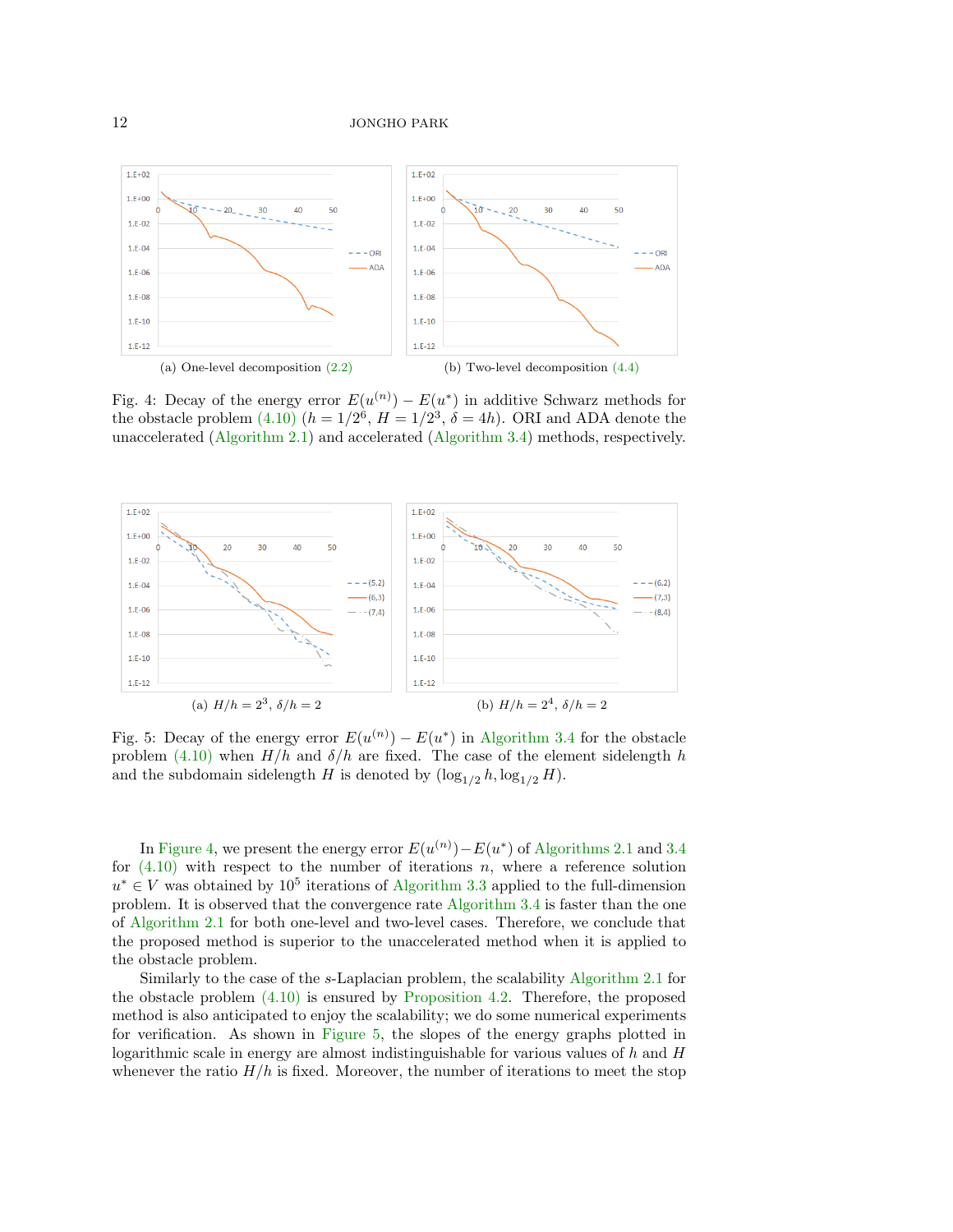| H/h            | Н                  | h.                 | $\#$ iter |
|----------------|--------------------|--------------------|-----------|
| $2^2$          | $1/\overline{2^2}$ | $1/\overline{2^4}$ | 21        |
|                | $1/2^3$            | $1/2^5$            | 35        |
|                | $1/2^4$            | $1/2^6$            | 31        |
| $2^3$          | $1/\overline{2^2}$ | $1/2^5$            | 39        |
|                | $1/2^3$            | $1/2^6$            | 50        |
|                | $1/2^4$            | $1/2^7$            | 41        |
| 2 <sup>4</sup> | $1/2^2$            | $1/2^6$            | 64        |
|                | $1/2^3$            | $1/2^7$            | 72        |
|                | $1/2^4$            | $1/2^8$            | 53        |

Table 2: Number of iterations of [Algorithm 3.4](#page-5-1) for the obstacle problem [\(4.10\)](#page-10-0) to meet the condition [\(4.7\).](#page-9-0)

condition [\(4.7\)](#page-9-0) does not increase even if both H and h decrease such that  $H/h$  is kept constant. These results verify that [Algorithm 3.4](#page-5-1) for  $(4.10)$  is numerically scalable.

4.3. Dual total variation minimization. Since it was numerically shown in [\[19,](#page-17-7) section 5.1] that adaptive restarts can improve the performance of FISTA even for the nonsharp case, we expect that the proposed method may outperforms [Algorithm 2.1](#page-2-0) for the case without sharpness. As an example lacking the sharpness condition [\(3.1\),](#page-3-0) we consider a minimization problem

<span id="page-12-0"></span>(4.12) 
$$
\min_{u \in H_0(\text{div};\Omega)} \frac{1}{2} \int_{\Omega} (\text{div } u + f)^2 dx \text{ subject to } |u| \le 1 \text{ a.e. in } \Omega,
$$

where  $f \in L^2(\Omega)$  and  $|\cdot|$  denotes the pointwise Euclidean norm. It is clear that  $(4.12)$ does not satisfy  $(3.1)$  due to the divergence operator therein. Problems of the form  $(4.12)$ usually appear in the field of mathematical imaging as dual formulations of total variation minimization problems [\[13,](#page-16-7) [15\]](#page-16-14). Some overlapping Schwarz methods for [\(4.12\)](#page-12-0) were studied in, e.g., [\[7,](#page-16-10) [20\]](#page-17-10).

Let  $\Omega = [0,1] \subset \mathbb{R}^2$ . The domain  $\Omega$  is decomposed into  $\mathcal{N} = N \times N$  nonoverlapping subdomains  $\{\Omega_k\}_{k=1}^{\mathcal{N}},$  so that each subdomain has the sidelength  $H = 1/N$ . Each subdomain  $\Omega_k$  is partitioned into  $H/h \times H/h$  uniform square elements. Let  $\mathcal{Q}_h$ be a subdivision of  $\Omega$  consisting of those square elements. We enlarge the subdomain  $\Omega_k$  by adding several layers of square elements of width  $\delta$  surrounding  $\Omega_k$  to construct a region  $\Omega'_k$ , where  $0 < \delta < H/2$ . Then  $\{\Omega'_k\}$  forms an overlapping decomposition of Ω.

We define  $\mathbf{S}_h(\Omega)$  as the lowest-order Raviart–Thomas finite element space on  $\mathcal{T}_h$ with the homogeneous essential boundary condition. In addition, let  $K_h$  be a convex subset of  $\mathbf{S}_h(\Omega)$  defined by

<span id="page-12-1"></span>
$$
K_h = \left\{ u \in \mathbf{S}_h(\Omega) : \frac{1}{|e|} \int_e |u \cdot \mathbf{n}_e| ds \le 1, e: \text{ interior edges of } \mathcal{Q}_h \right\},\
$$

where  $n_e$  denotes the unit outer normal to e. In [\[11,](#page-16-15) [13\]](#page-16-7), the following discretization of [\(4.12\)](#page-12-0) constructed by replacing the solution space and the constraint set by  $\mathbf{S}_h(\Omega)$ and  $K_h$ , respectively, was proposed:

(4.13) 
$$
\min_{u \in K_h} \frac{1}{2} \int_{\Omega} (\text{div } u + f)^2 dx.
$$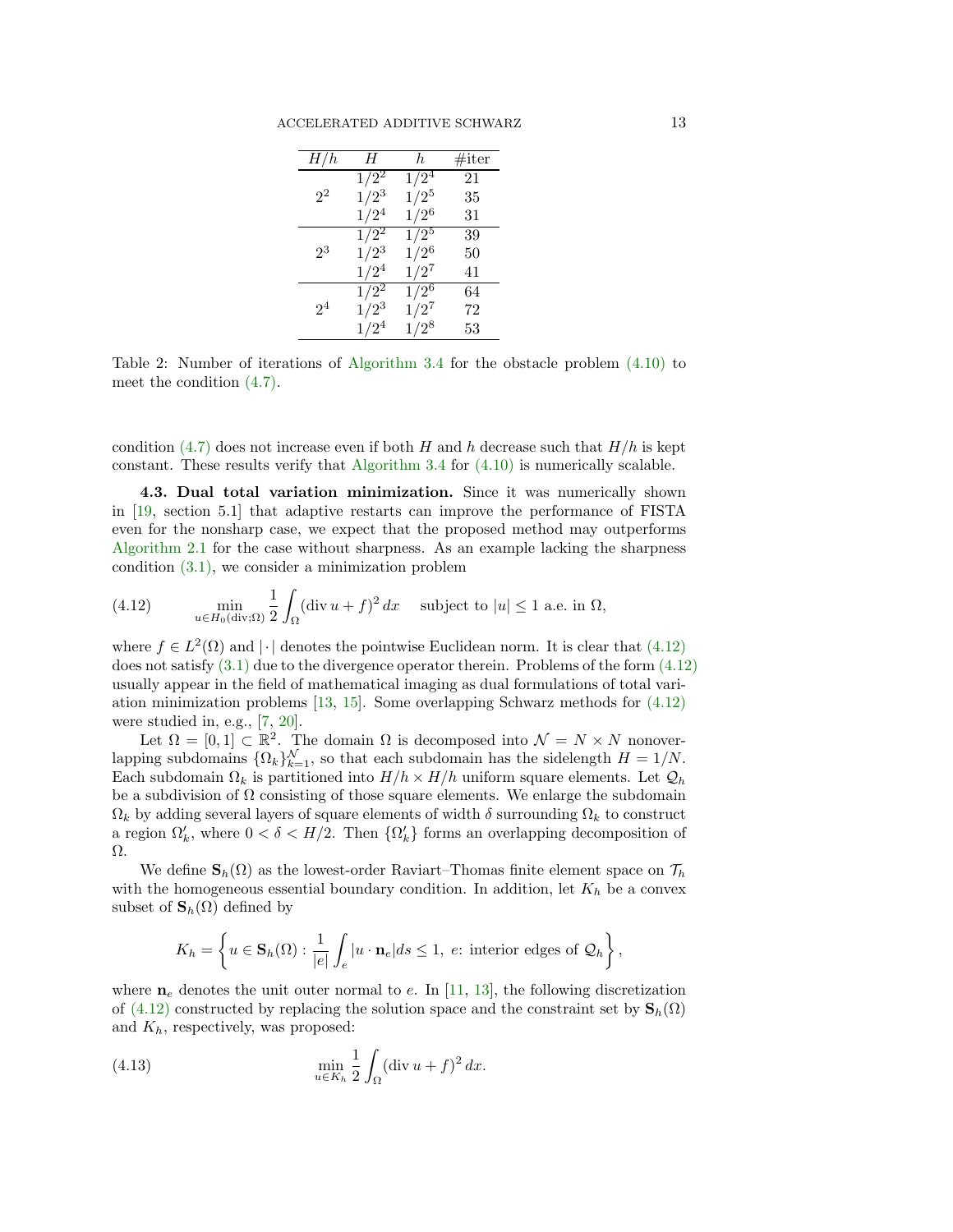Then the discrete problem  $(4.13)$  is of the form  $(2.1)$  with

$$
V = \mathbf{S}_h(\Omega), \quad F(u) = \frac{1}{2} \int_{\Omega} (\text{div } u + f)^2 \, dx, \quad G(u) = \chi_{K_h}(u),
$$

where  $\chi_{K_h}: V \to \overline{\mathbb{R}}$  is defined in the same manner as [\(4.11\).](#page-10-2)

In additive Schwarz methods for [\(4.13\),](#page-12-1) we set

$$
V_k = \mathbf{S}_h(\Omega_k'), \quad 1 \le k \le \mathcal{N}
$$

an take  $R_k^*$ :  $V_k \to V$  as the natural extension operator so that [\(2.2\)](#page-1-2) holds, where  $\mathbf{S}_k(\Omega_k')$  is the lowest-order Raviart–Thomas finite element space on the  $\mathcal{Q}_h$ -elements in  $\Omega'_k$  with the homogeneous essential boundary condition. Then, according to [\[21,](#page-17-2) Theorem 6.5], we have the following convergence theorem.

<span id="page-13-0"></span>PROPOSITION 4.3. In [Algorithm](#page-2-0) 2.1 for  $(4.13)$ , there exists a positive constant C independent of h, H, and  $\delta$  such that

$$
E(u^{(n)}) - E(u^*) \le C \frac{1 + 1/\delta^2}{n+1}
$$

for the domain decomposition [\(2.2\)](#page-1-2) with  $\tau \leq 1/4$ .

Moreover, it was recently studied in [\[20\]](#page-17-10) that the additive Schwarz method for [\(4.13\)](#page-12-1) has a property called pseudo-linear convergence; it converges as fast as a linearly convergent algorithm until its energy error reaches a particular value which depends on  $\delta$  only. The following proposition summarizes the pseudo-linear convergence of the additive Schwarz method for [\(4.13\)](#page-12-1) [\[20,](#page-17-10) Corollary 4.4].

<span id="page-13-1"></span>PROPOSITION 4.4. In [Algorithm](#page-2-0) 2.1 for  $(4.13)$ , there exist two positive constants  $\gamma < 1$  and  $\epsilon \le C/\delta^2$  such that

$$
E(u^{(n)}) - E(u^*) \le \gamma^n \left( E(u^{(0)}) - E(u^*) - \epsilon \right) + \epsilon
$$

for the domain decomposition [\(2.2\)](#page-1-2) with  $\tau \leq 1/4$ , where  $\gamma$  and C are independent of h,  $H$ , and  $\delta$ .

For numerical experiments for the dual total variation minimization [\(4.13\),](#page-12-1) we set

$$
f(x,y) = \begin{cases} 1 & \text{if } \left(x - \frac{1}{2}\right)^2 + \left(y - \frac{1}{2}\right)^2 \le \frac{1}{4^2}, \\ 0 & \text{otherwise.} \end{cases}
$$

The zero initial guess  $u^{(0)} = 0$  were used. We solved local problems on  $V_k$ ,  $1 \leq k \leq \mathcal{N}$ , by [Algorithm 3.3](#page-5-0) with the step size  $\tau = 1/8$  (see [\[13,](#page-16-7) Proposition 2.5]) and the stop criterion

$$
h^2 \|\operatorname{div}(w_k^{(n+1)} - w_k^{(n)})\|_{\ell^2}^2 < 10^{-20}.
$$

The step size for additive Schwarz methods was chosen as  $\tau = 1/4$ . A reference solution  $u^* \in V$  was obtained by [Algorithm 3.3](#page-5-0) with the step size  $\tau = 1/8$  for the full-dimension problem [\(4.13\).](#page-12-1)

[Figure 6](#page-14-0) plots  $E(u^{(n)}) - E(u^*)$  of [Algorithms 2.1](#page-2-0) and [3.4](#page-5-1) for [\(4.13\)](#page-12-1) per iteration. As in the cases of the s-Laplacian and obstacle problems, the proposed method outperforms [Algorithm 2.1](#page-2-0) in view of convergence rate. Therefore, we conclude that the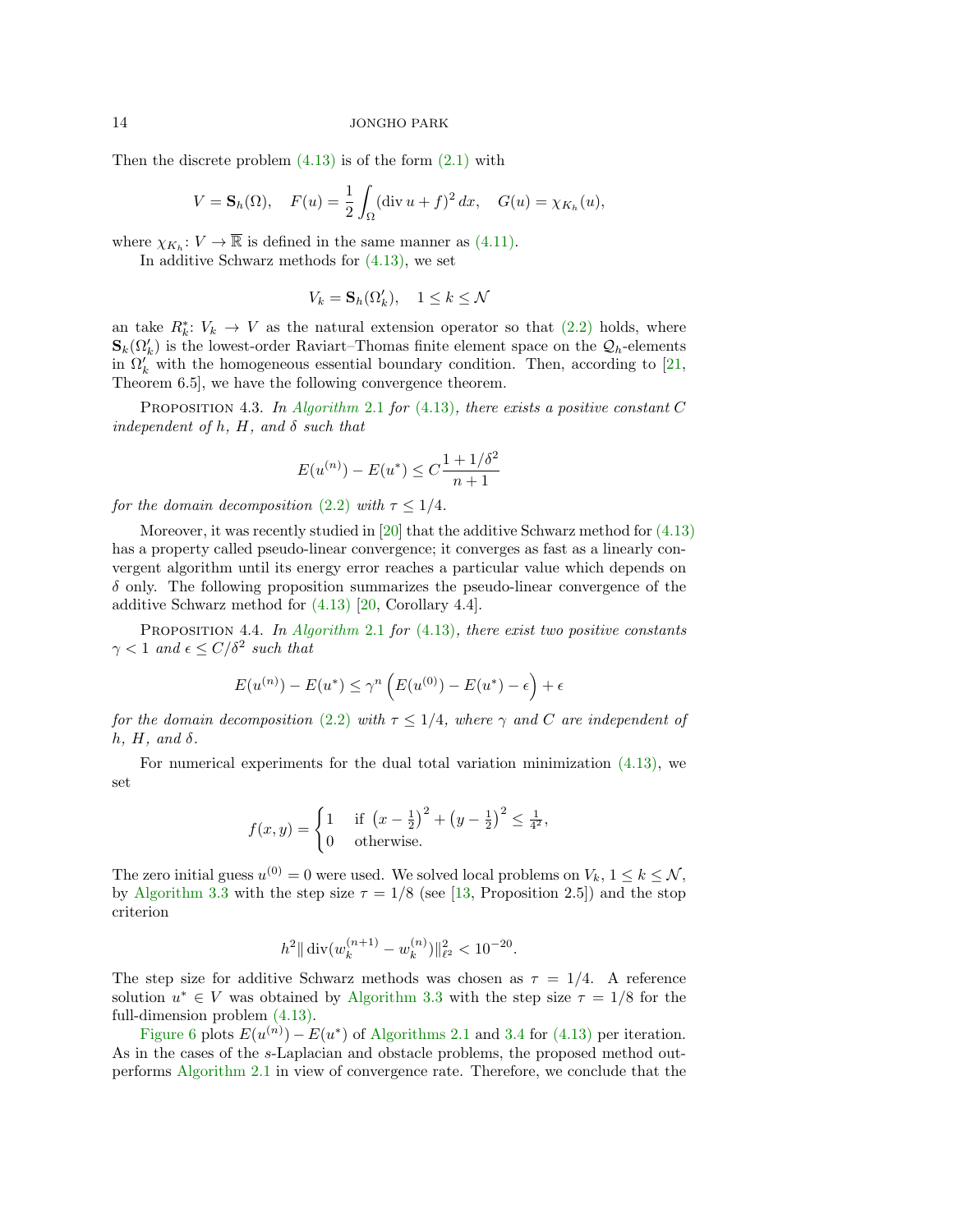<span id="page-14-0"></span>

Fig. 6: Decay of the energy error  $E(u^{(n)}) - E(u^*)$  in additive Schwarz methods for the dual total variation minimization [\(4.13\)](#page-12-1)  $(h = 1/2^6, H = 1/2^3, \delta = 4h)$ . ORI and ADA denote the unaccelerated [\(Algorithm 2.1\)](#page-2-0) and accelerated [\(Algorithm 3.4\)](#page-5-1) methods, respectively.

<span id="page-14-1"></span>

Fig. 7: Decay of the energy error  $E(u^{(n)}) - E(u^*)$  in [Algorithm 3.4](#page-5-1) for the dual total variation minimization [\(4.13\)](#page-12-1) when  $\delta$  is fixed as  $1/2^5$ . The case of the element sidelength h and the subdomain sidelength H is denoted by  $(\log_{1/2} h, \log_{1/2} H)$ .

proposed method leads an improvement of the convergence rate even in the case of absence of the sharpness.

Remark 4.5. To the best of our knowledge, there have been no existing two-level Schwarz methods for dual total variation minimization problems, so that we do not include numerical results for the two-level case for  $(4.13)$  in this paper. Nevertheless, we expect that if a suitable two-level domain decomposition method for [\(4.13\)](#page-12-1) were developed in a near future, the acceleration scheme presented would be applicable to that method to yield an improved convergence result.

A remarkable property of [Algorithm 2.1](#page-2-0) for the dual total variation minimization [\(4.13\)](#page-12-1) is pseudo-linear convergence; even though the unified theory of additive Schwarz methods for convex optimization presented in [\[21\]](#page-17-2) gives only the sublinear convergence as stated in [Proposition 4.3,](#page-13-0) it is verified by [Proposition 4.4](#page-13-1) that [Al](#page-2-0)[gorithm 2.1](#page-2-0) for [\(4.13\)](#page-12-1) performs as good as a linearly convergent algorithm if  $\delta$  is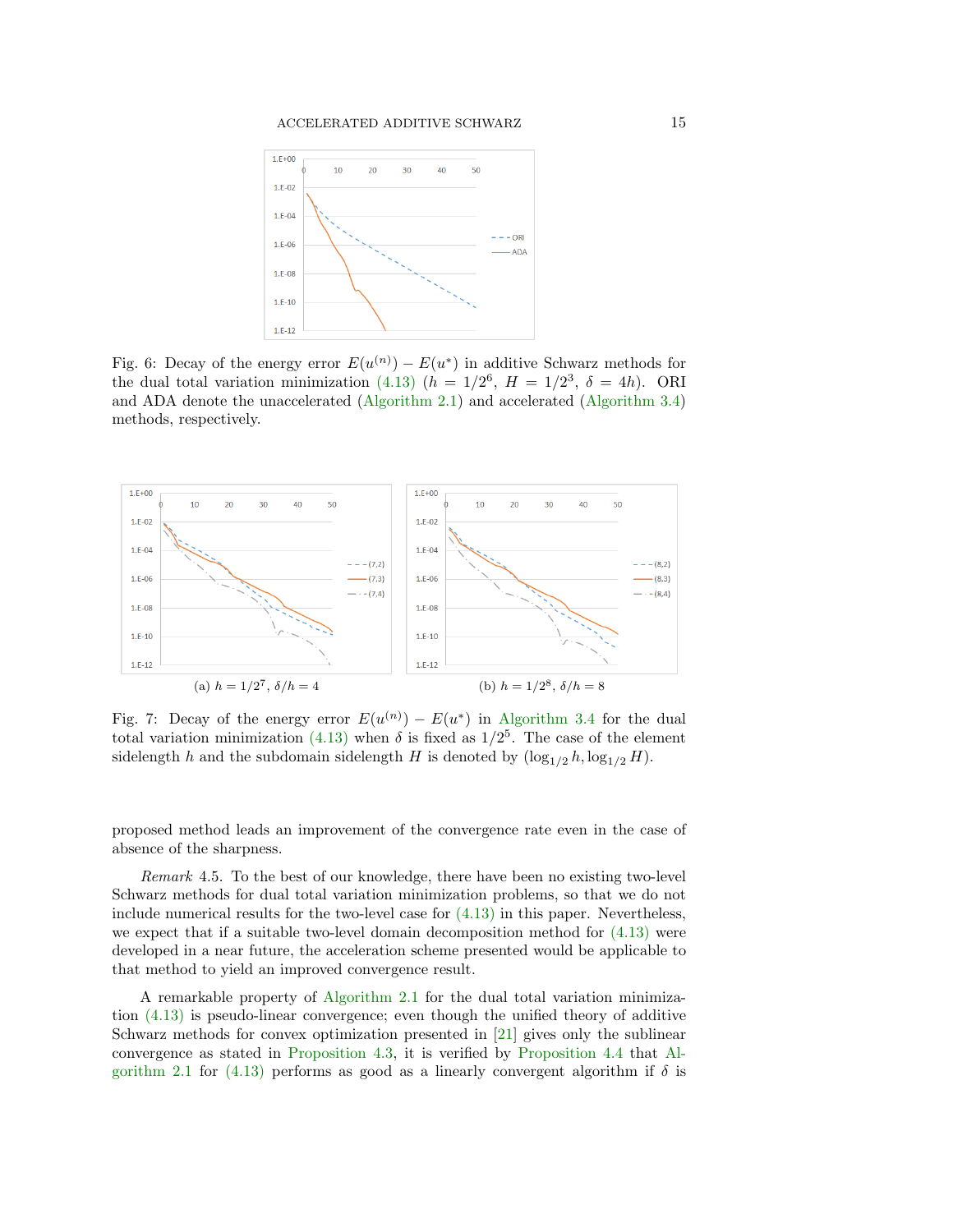<span id="page-15-0"></span>

Fig. 8: Decay of the energy error  $E(u^{(n)}) - E(u^*)$  in additive Schwarz methods for the Poisson problem  $(h = 1/2^6, H = 1/2^3, \delta = 4h)$ . ORI and ADA denote the unaccelerated [\(Algorithm 2.1\)](#page-2-0) and accelerated [\(Algorithm 3.4\)](#page-5-1) methods, respectively. PCG denotes the preconditioned conjugate gradient method with the additive Schwarz preconditioner [\(2.5\).](#page-2-5)

large enough. Therefore, we can expect that [Algorithm 3.4](#page-5-1) also enjoys pseudo-linear convergence since it was shown above by experiments that [Algorithm 3.4](#page-5-1) converges much faster than [Algorithm 2.1.](#page-2-0) Indeed, [Figure 7](#page-14-1) shows how the energy error of [Algorithm 3.4](#page-5-1) for [\(4.13\)](#page-12-1) decays when  $\delta$  is fixed as  $1/2^5$  while H and h vary. It seems that all the cases share the approximately same linear convergence rate, similarly to [Algorithm 2.1;](#page-2-0) see [\[20\]](#page-17-10) for the corresponding numerical results for [Algorithm 2.1.](#page-2-0)

4.4. Comparison with the conjugate gradient method. For completeness, we discuss the performance of the proposed method when it is applied to a linear elliptic problem. It is well-known that the conjugate gradient method is optimal for symmetric and positive definite linear systems in the sense that it always find a solution in finite steps; see, e.g., [\[27,](#page-17-0) Lemma C.8]. Therefore, we may anticipate that the convergence rate of the proposed method lies between the ones of the Richardson method [\(Algorithm 2.1\)](#page-2-0) and the conjugate gradient method.

In the following, we present numerical results of [Algorithm 2.1,](#page-2-0) [Algorithm 3.4,](#page-5-1) and the preconditioned conjugated gradient method with the additive Schwarz pre-conditioner [\(2.5\)](#page-2-5) for the problem [\(4.3\)](#page-6-3) with  $s = 2$  and  $f = 1$ . Note that (4.3) reduces the well-known Poisson equation when  $s = 2$ . Since local and coarse problems are linear, they can be solved directly, e.g., by the Cholesky factorization. A reference solution  $u^* \in V$  also can be obtained by a direct solver.

[Figure 8](#page-15-0) depicts the convergence rates of [Algorithm 2.1,](#page-2-0) [Algorithm 3.4,](#page-5-1) and the corresponding preconditioned conjugate gradient method applied to the Poisson problem for both the one-level [\(2.2\)](#page-1-2) and two-level [\(4.4\)](#page-7-0) cases. As expected, the proposed method converges faster than [Algorithm 2.1,](#page-2-0) but slower than the preconditioned conjugate gradient method. While there are several optimal solvers for linear problems such as the conjugate gradient method (see  $\left[23\right]$  for instance), designing optimal solvers for the general convex optimization of the form  $(2.1)$  is still an important research topic that is actively investigated nowadays [\[10,](#page-16-3) [12,](#page-16-4) [22\]](#page-17-8). In this perspective, the proposed method can be a very effective option for parallel computation of nonlinear and nonsmooth problems of the form  $(2.1)$ .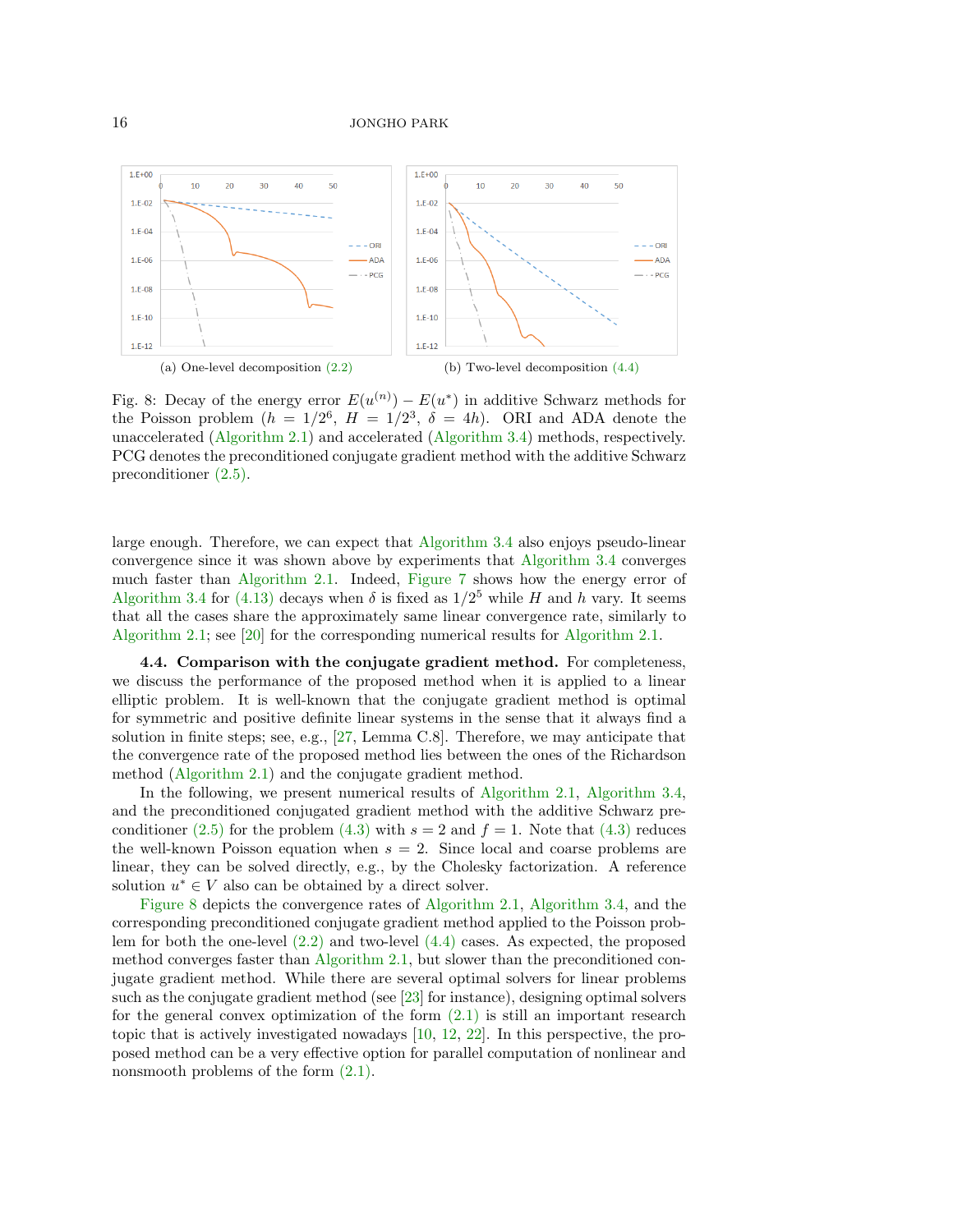<span id="page-16-11"></span>5. Conclusion. In this paper, we proposed an accelerated additive Schwarz method that can be applied to very broad range of convex optimization problems of the form [\(2.1\).](#page-1-1) The proposed method showed superior convergence properties compared to the unaccelerated method when they are applied to various problems: s-Laplacian problem, obstacle problem, and dual total variation minimization. Moreover, we verified that the proposed method inherits several desirable properties such as scalability and pseudo-linear convergence from the original method. Since the proposed method does not require any a priori spectral information of a target problem, it has great potential to be applied to various convex optimization problems in science and engineering.

This paper leaves a few important topics for future research. First, mathematical verification of faster convergence of the proposed method is required. Unfortunately, to the best of our knowledge, there is no existing complete analysis even for [Algo](#page-5-0)[rithm 3.3,](#page-5-0) which is a main ingredient of the proposed method. Meanwhile, we note that there is some recent research on acceleration of nonlinear gradient methods for the form  $(2.7)$  [\[26\]](#page-17-11). Another interesting topic is optimizing the acceleration scheme. After a pioneering work [\[10\]](#page-16-3), there have been attempts to optimize acceleration schemes for gradient methods; see, e.g.,  $[12]$ . We expect that it is possible to obtain a faster accelerated additive Schwarz method than the proposed method if we successfully apply such optimizing schemes to our case.

### REFERENCES

- <span id="page-16-0"></span>[1] L. Badea, Convergence rate of a Schwarz multilevel method for the constrained minimization of nonquadratic functionals, SIAM J. Numer. Anal., 44 (2006), pp. 449–477.
- <span id="page-16-1"></span>[2] L. Badea and R. Krause, One-and two-level Schwarz methods for variational inequalities of the second kind and their application to frictional contact, Numer. Math., 120 (2012), pp. 573–599.
- <span id="page-16-9"></span>[3] L. BADEA, X.-C. TAI, AND J. WANG, Convergence rate analysis of a multiplicative Schwarz method for variational inequalities, SIAM J. Numer. Anal., 41 (2003), pp. 1052–1073.
- <span id="page-16-5"></span>[4] A. BECK AND M. TEBOULLE, A fast iterative shrinkage-thresholding algorithm for linear inverse problems, SIAM J. Imaging Sci., 2 (2009), pp. 183–202.
- <span id="page-16-6"></span>[5] A. Chambolle and C. Dossal, On the convergence of the iterates of the "Fast Iterative Shrinkage/Thresholding Algorithm", J. Optim. Theory Appl., 166 (2015), pp. 968–982.
- <span id="page-16-2"></span>[6] A. CHAMBOLLE AND T. POCK, An introduction to continuous optimization for imaging, Acta Numer., 25 (2016), pp. 161–319.
- <span id="page-16-10"></span>[7] H. CHANG, X.-C. TAI, L.-L. WANG, AND D. YANG, Convergence rate of overlapping domain decomposition methods for the Rudin–Osher–Fatemi model based on a dual formulation, SIAM J. Imaging Sci., 8 (2015), pp. 564–591.
- <span id="page-16-13"></span>[8] P. G. CIARLET, The Finite Element Method for Elliptic Problems, SIAM, Philadelphia, 2002.
- <span id="page-16-12"></span>[9] P. L. COMBETTES AND V. R. WAJS, Signal recovery by proximal forward-backward splitting, Multiscale Model. Simul., 4 (2005), pp. 1168–1200.
- <span id="page-16-3"></span>[10] Y. DRORI AND M. TEBOULLE, Performance of first-order methods for smooth convex minimization: a novel approach, Math. Program., 145 (2014), pp. 451–482.
- <span id="page-16-15"></span>[11] M. HERRMANN, R. HERZOG, S. SCHMIDT, J. VIDAL-NÚÑEZ, AND G. WACHSMUTH, Discrete total variation with finite elements and applications to imaging, J. Math. Imaging Vision, 61 (2019), pp. 411–431.
- <span id="page-16-4"></span>[12] D. KIM AND J. A. FESSLER, Optimized first-order methods for smooth convex minimization, Math. Program., 159 (2016), pp. 81–107.
- <span id="page-16-7"></span>[13] C.-O. LEE, E.-H. PARK, AND J. PARK, A finite element approach for the dual Rudin–Osher– Fatemi model and its nonoverlapping domain decomposition methods, SIAM J. Sci. Comput., 41 (2019), pp. B205–B228.
- <span id="page-16-8"></span>[14] C.-O. LEE AND J. PARK, Fast nonoverlapping block Jacobi method for the dual Rudin–Osher– Fatemi model, SIAM J. Imaging Sci., 12 (2019), pp. 2009–2034.
- <span id="page-16-14"></span>[15] C.-O. LEE AND J. PARK, A finite element nonoverlapping domain decomposition method with Lagrange multipliers for the dual total variation minimizations, J. Sci. Comput., 81 (2019),